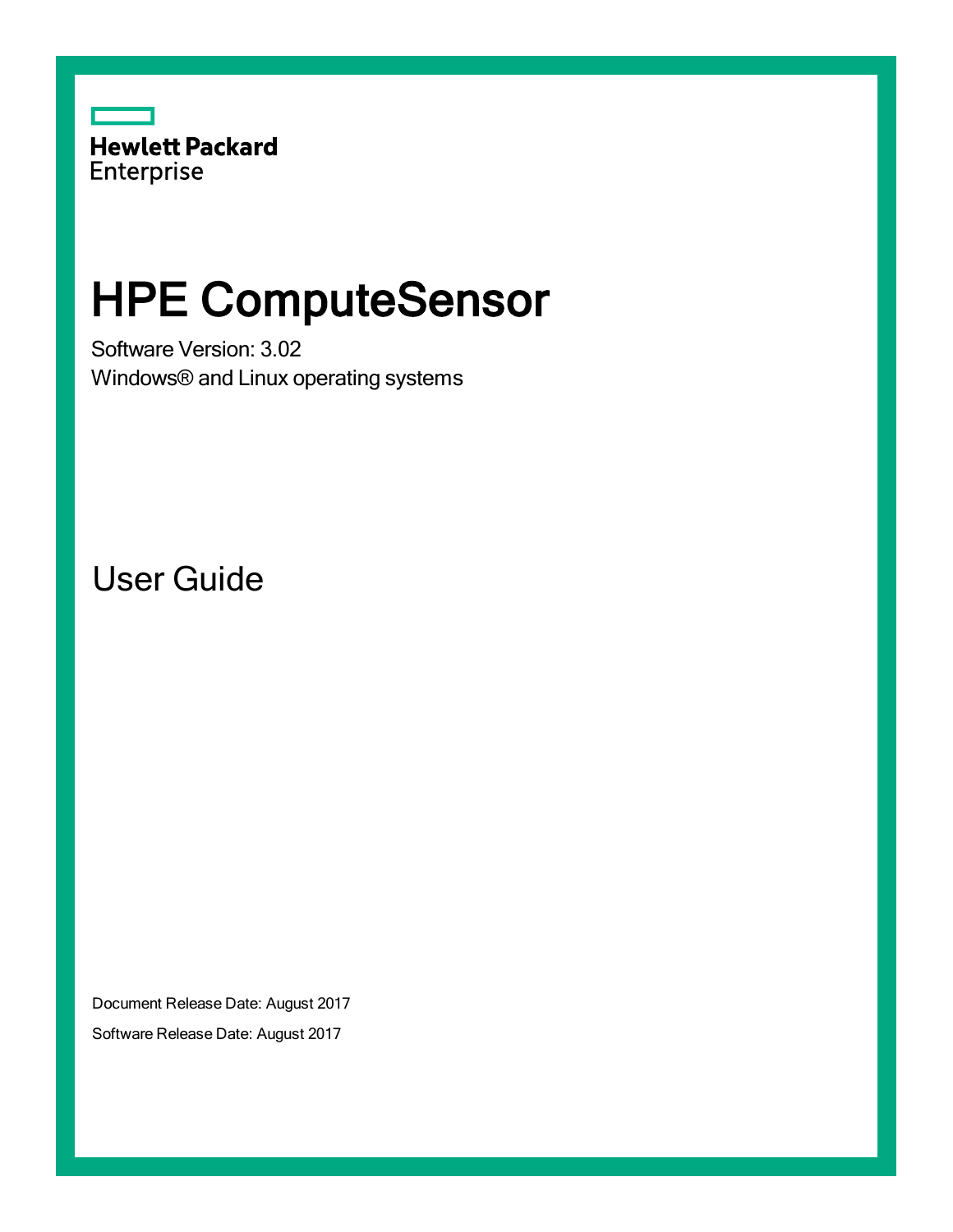# Legal Notices

## **Warranty**

The only warranties for Hewlett Packard Enterprise Development Company, L.P. products and services are set forth in the express warranty statements accompanying such products and services. Nothing herein should be construed as constituting an additional warranty. HPE shall not be liable for technical or editorial errors or omissions contained herein.

The information contained herein is subject to change without notice.

# Restricted Rights Legend

Confidential computer software. Valid license from HPE required for possession, use or copying. Consistent with FAR 12.211 and 12.212, Commercial Computer Software, Computer Software Documentation, and Technical Data for Commercial Items are licensed to the U.S. Government under vendor's standard commercial license.

# Copyright Notice

© Copyright 2017 Hewlett Packard Enterprise Development L.P

## Trademark Notices

Adobe® is a trademark of Adobe Systems Incorporated.

Microsoft® and Windows® are U.S. registered trademarks of Microsoft Corporation.

UNIX® is a registered trademark of The Open Group.

# Documentation Updates

The title page of this document contains the following identifying information:

- Software Version number, which indicates the software version.
- Document Release Date, which changes each time the document is updated.
- <sup>l</sup> Software Release Date, which indicates the release date of this version of the software.

To check for recent updates or to verify that you are using the most recent edition of a document, go to: **https://softwaresupport.hpe.com**

This site requires that you register for an HPE Passport and sign in. To register for an HPE Passport ID, go to: **https://hpp12.passport.hpe.com/hppcf/createuser.do**

Or click the **the Register** link at the top of the HPE Software Support page.

You will also receive updated or new editions if you subscribe to the appropriate product support service. Contact your HPE sales representative for details.

# Support

Visit the HPE Software Support Online web site at: **https://softwaresupport.hpe.com**

This web site provides contact information and details about the products, services, and support that HPE Software offers.

HPE Software online support provides customer self-solve capabilities. It provides a fast and efficient way to access interactive technical support tools needed to manage your business. As a valued support customer, you can benefit by using the support web site to:

- Search for knowledge documents of interest
- Submit and track support cases and enhancement requests
- Download software patches
- Manage support contracts
- Look up HPE support contacts
- Review information about available services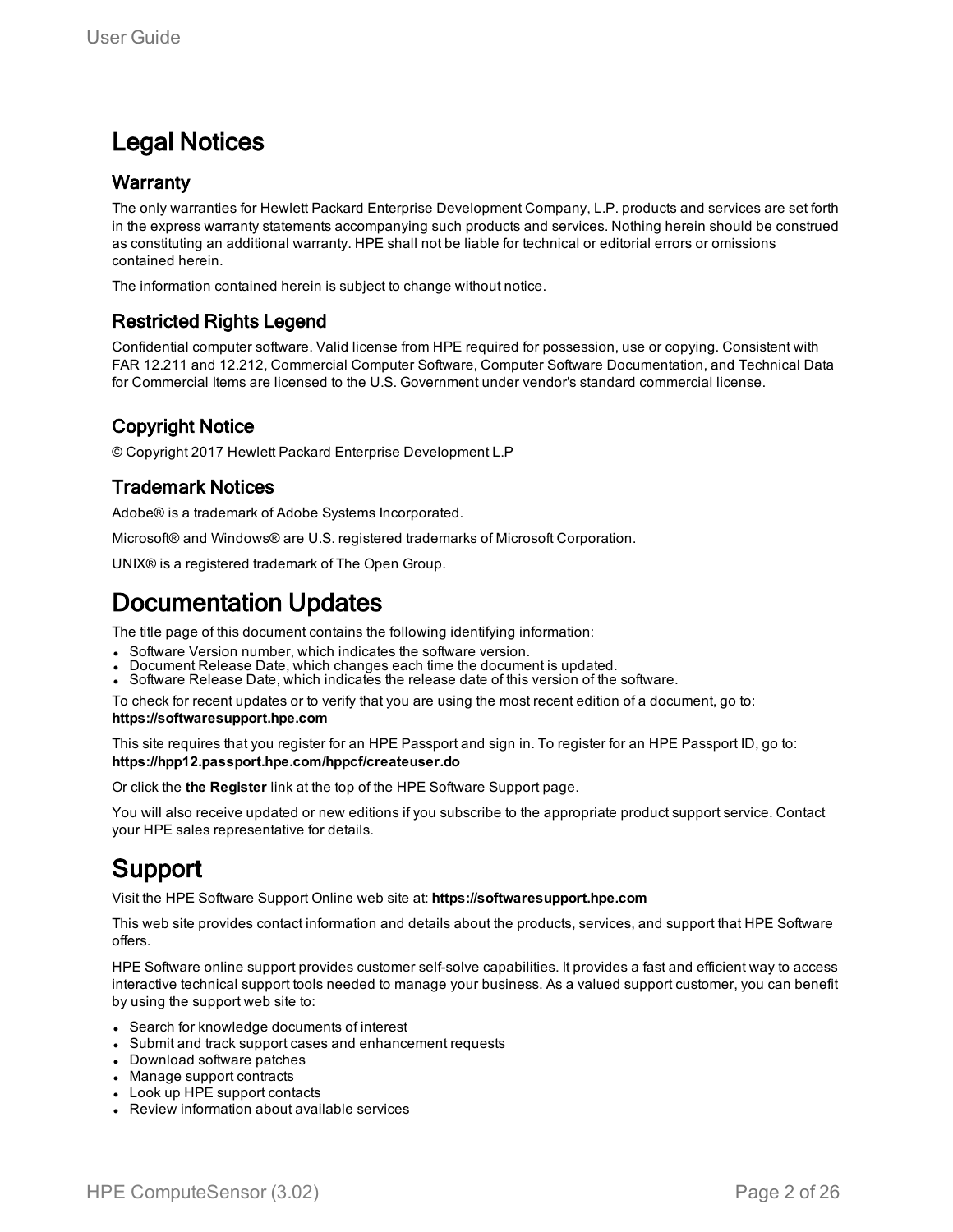- Enter into discussions with other software customers
- Research and register for software training

Most of the support areas require that you register as an HPE Passport user and sign in. Many also require a support contract. To register for an HPE Passport ID, go to:

#### **https://hpp12.passport.hpe.com/hppcf/createuser.do**

To find more information about access levels, go to:

#### **https://softwaresupport.hpe.com/web/softwaresupport/access-levels**

**HPE Software Solutions Now** accesses the HPSW Solution and Integration Portal Web site. This site enables you to explore HPE Product Solutions to meet your business needs, includes a full list of Integrations between HPE Products, as well as a listing of ITIL Processes. The URL for this Web site is **https://softwaresupport.hpe.com**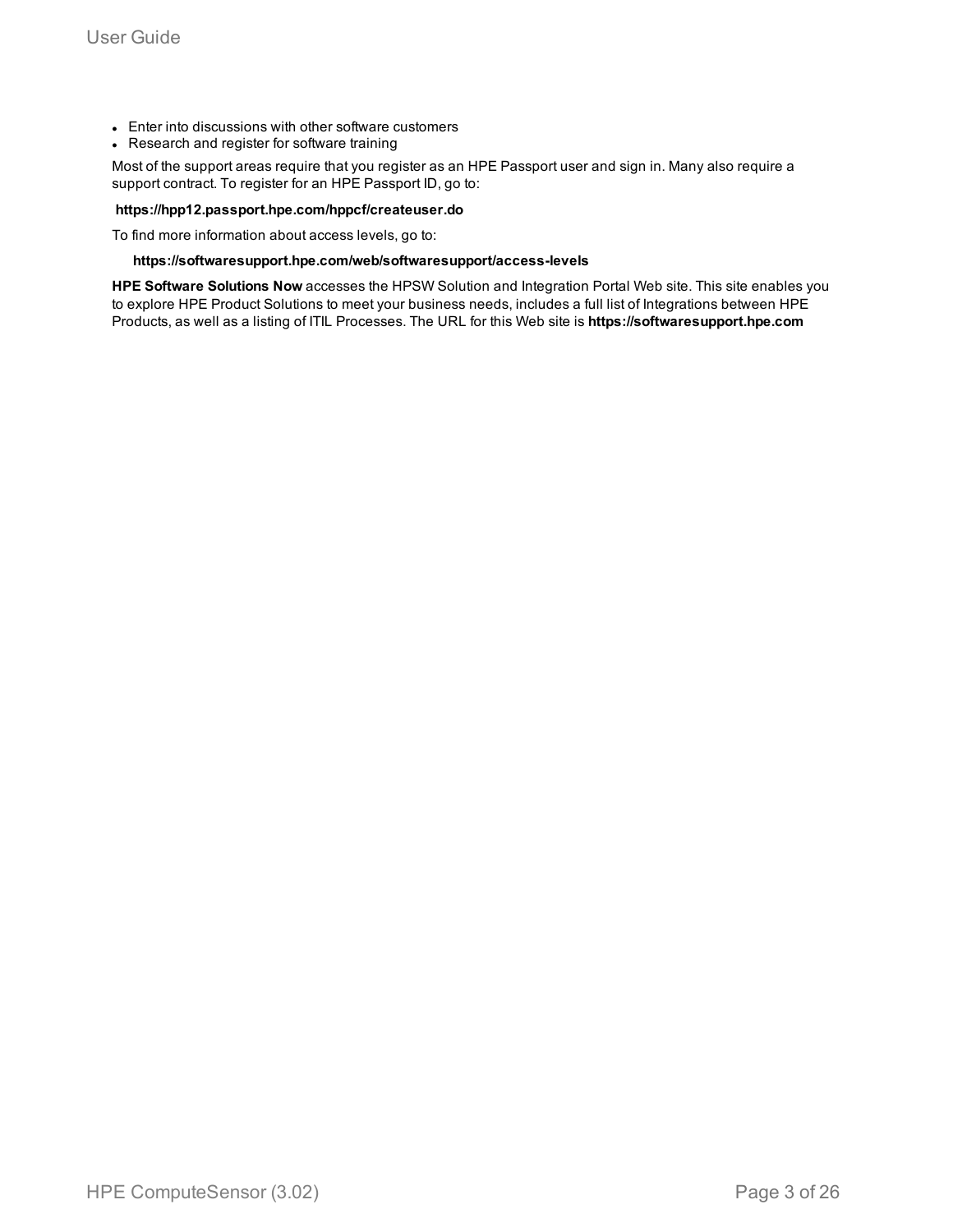# **Contents**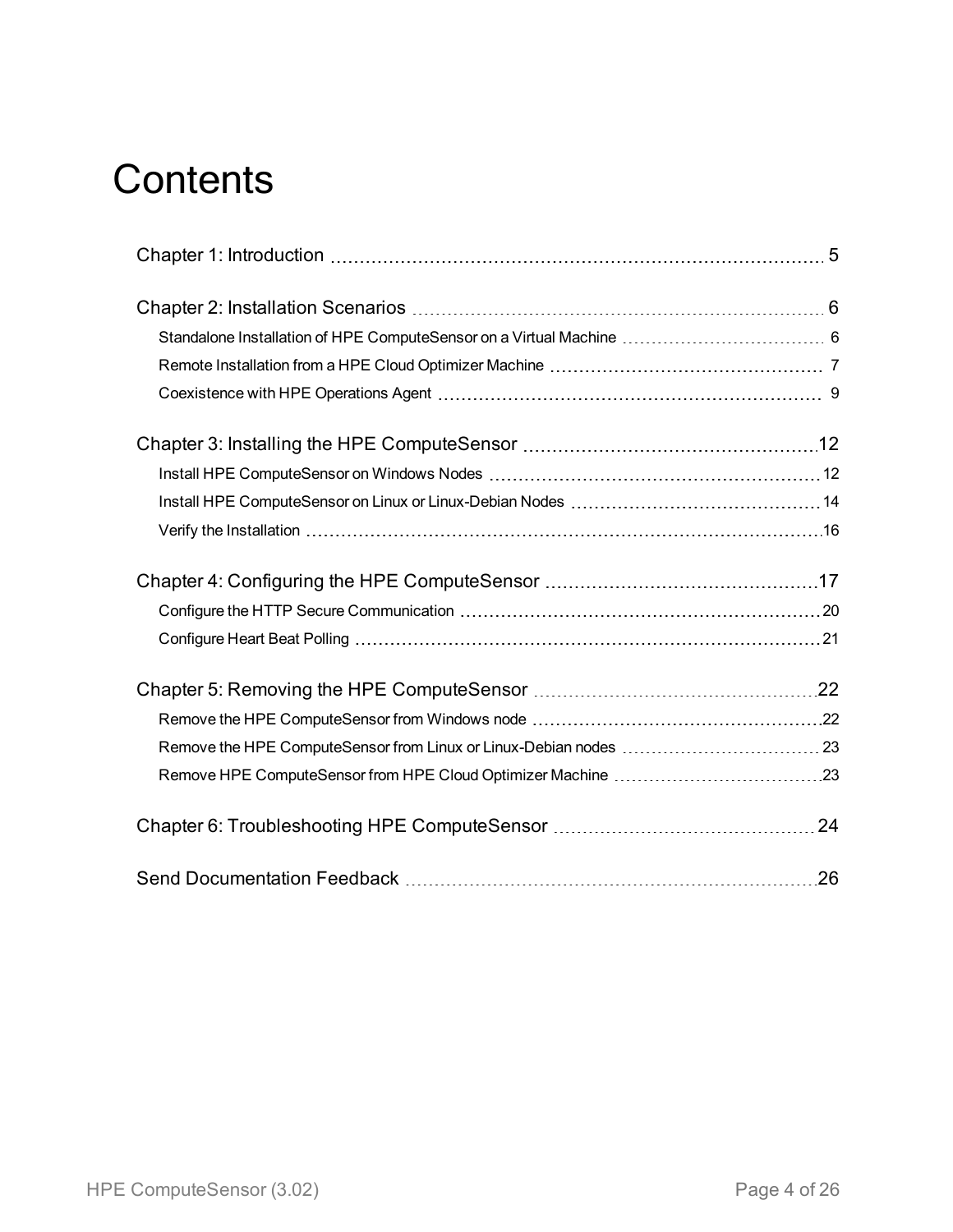# <span id="page-4-0"></span>Chapter 1: Introduction

HPE ComputeSensor is a light-weight performance and health collection tool that provides a quick overview of the workloads and applications that are running on a Virtual Machine (VM). HPE ComputeSensor helps you monitor the system where it is installed and troubleshoot the resource bottlenecks by collecting metrics that indicate the health and performance of the system.

The tool provides you the following:

- Overview of the system resource utilization such as CPUs, file systems, disks, and network utilization.
- Overview of the general health of the system and reasons for any available bottlenecks.
- List of the processes and resources that are being used. You can further drill down to detect the processes where the memory or CPU utilization is exceeding the limit by checking the processes that are consuming more memory or CPU.
- List of the system events.

To install HPE ComputeSensor on Windows nodes, see Install HPE [ComputeSensor](#page-11-1) on [Windows](#page-11-1) Nodes.

To install HPE ComputeSensor on UNIX nodes, see Install HPE [ComputeSensor](#page-13-0) on Linux or [Linux-Debian](#page-13-0) Nodes.

**Note**: In this release the HPE ComputeSensor version is upgraded from 02.01.004 to 12.01.020. The version of HPE ComputeSensor is different from the version of HPE Cloud Optimizer. HPE Cloud Optimizer 3.01 is supported with HPE ComputeSensor 12.01.020.

Hpcomputesensor was the only process available with the previous release (HPE Cloud Optimizer 3.00). HPE Cloud Optimizer 3.01 includes following two processes: hpsensor hpscrvd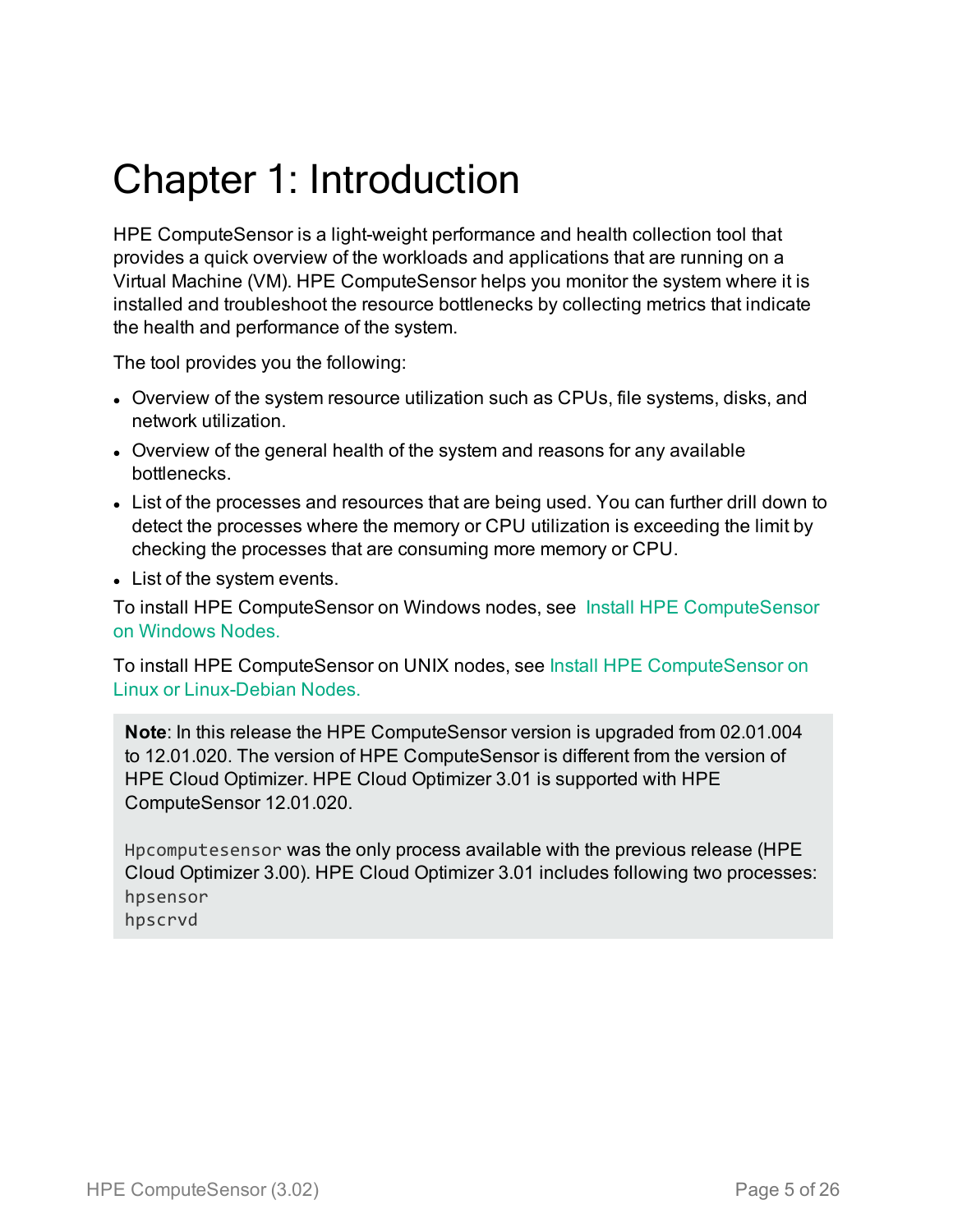# <span id="page-5-0"></span>Chapter 2: Installation Scenarios

HPE ComputeSensor can be installed in the following ways:

# <sup>l</sup> **Standalone Installation of HPE ComputeSensor on a Virtual Machine**

For Standalone installation, make sure that you transfer the packages from the HPE Cloud Optimizer machine (Go to the HPE Cloud Optimizer console and browse to **Settings** > **Integration**) to the VM. For more information on standalone installation, see "Standalone Installation of HPE [ComputeSensor](#page-5-1) on a Virtual Machine" below.

# <sup>l</sup> **Remote Installation from a HPE Cloud Optimizer Machine**

HPE ComputeSensor (Real Time Guest OS Drilldown) packages are available on the HPE Cloud Optimizer machine. Using the hpcsinstall utility, you can remotely install the packages from the HPE Cloud Optimizer machine to the VM. For more information on remote installation, see "Remote [Installation](#page-6-0) from a HPE Cloud Optimizer [Machine"](#page-6-0) on the next page.

# <sup>l</sup> **Coexistence with HPE Operations Agent**

For this Installation, you have HPE Operations Agent installed on the Virtual Machine as well as on the HPE Cloud Optimizer. For more information see, [Coexistence](#page-8-1) with HPE [Operations](#page-8-1) Agent.

<span id="page-5-1"></span>**Note**: HPE Cloud Optimizer uses HPE ComputeSensor and HP Operations Agent uses HPSensor for real-time monitoring respectively. HPE ComputeSensor is an alias of HP Sensor.

# Standalone Installation of HPE ComputeSensor on a Virtual Machine

HPE ComputeSensor can be enabled for collecting the system performance data, events, and logs by installing the HPE ComputeSensor package.

On a VM in an environment, you have to install and configure HPE ComputeSensor manually.

Steps to install HPE ComputeSensor on a standalone VM:

- 1. Log on to HPE Cloud Optimizer with administrator privileges.
- 2. On the HPE Cloud Optimizer console, go to **Settings** > **Integration** and download the HPE ComputeSensor package.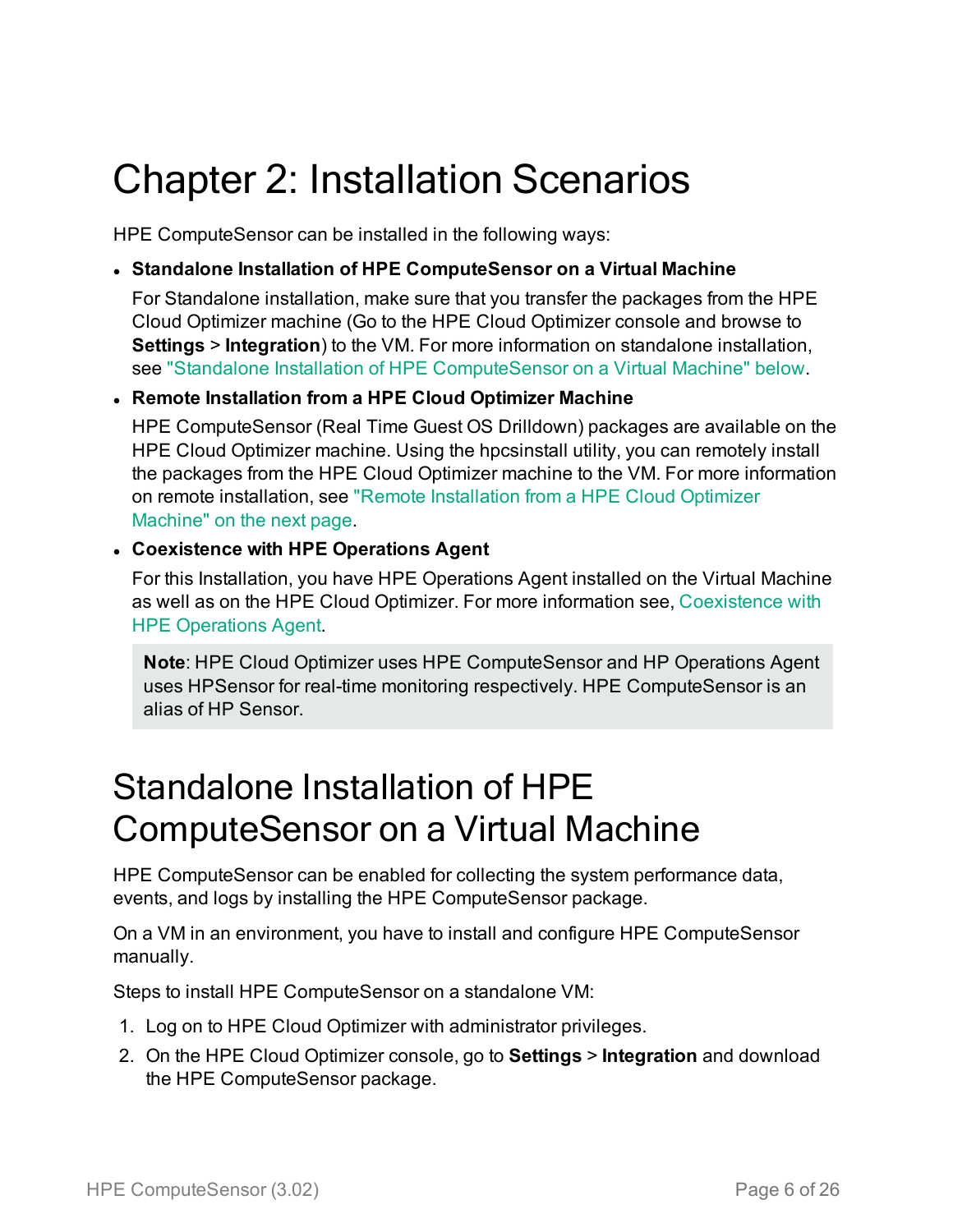- 3. Copy the HPE ComputeSensor package from the HPE Cloud Optimizer machine to the VM.
- 4. Install HPE ComputeSensor. For more information on Installation, see ["Installing](#page-11-0) the HPE [ComputeSensor"](#page-11-0) on page 12
- 5. Configure Heart Beat Polling (HBP). For more information on Configuring the HBP value, see ["Configure](#page-20-0) Heart Beat Polling" on page 21

**Note:**You can download ComputeSensor package from the HPE Cloud Optimizer console as follows:

<span id="page-6-0"></span>**Settings** > **Integration**

# Remote Installation from a HPE Cloud Optimizer Machine

HPE Cloud Optimizer is available as a Virtual Appliance for easy deployment in vCenter. You can use the VMware vSphere Client user interface to deploy the virtual appliance.

HPE ComputeSensor packages are already available, after you install HPE Cloud Optimizer on a machine.

The following illustration shows an environment where HPE ComputeSensor package is already installed on a HPE Cloud Optimizer machine: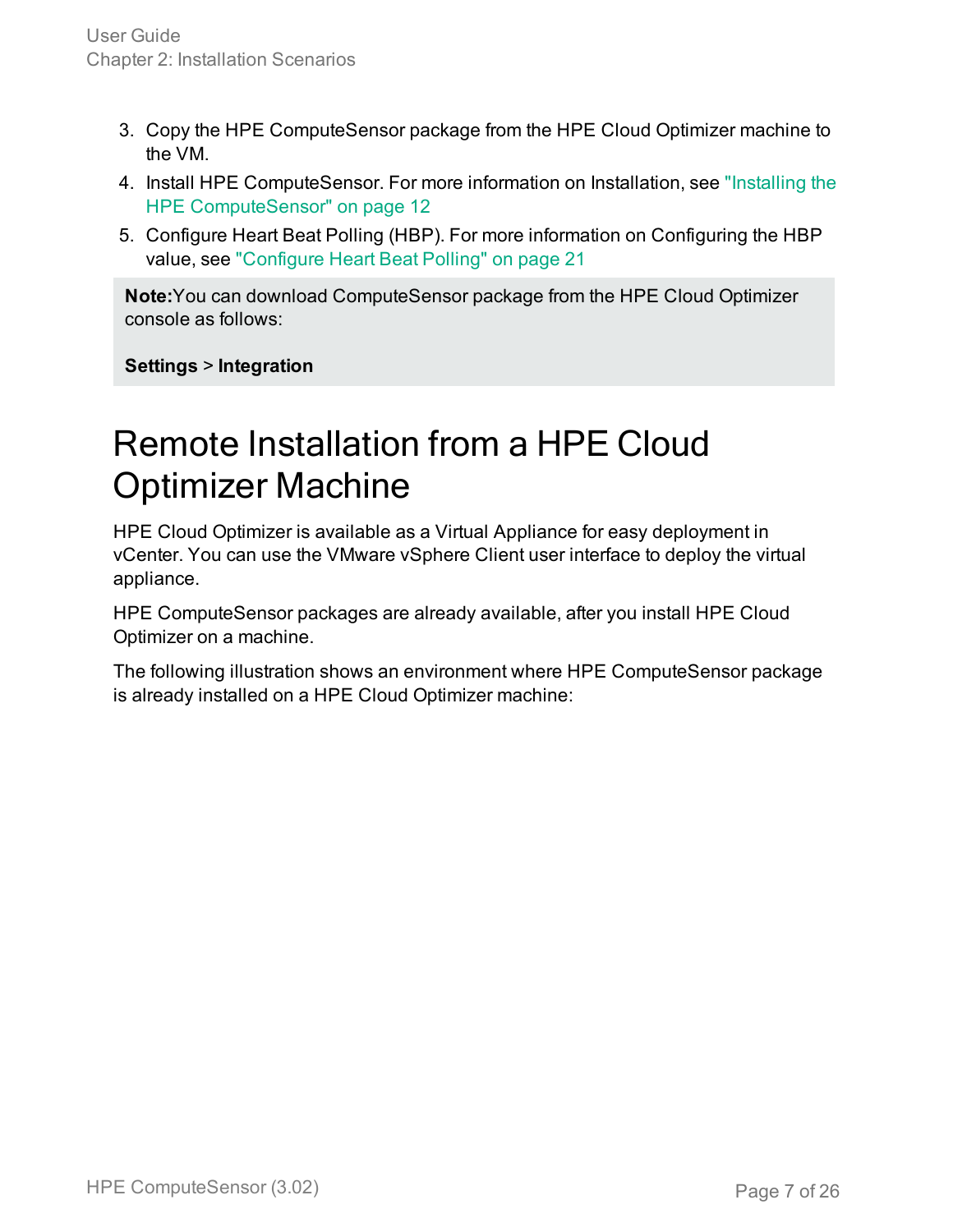

# **Using Registry functionality**

HPE ComputeSensor Server (hpcsrvd) running on the HPE Cloud Optimizer machine is a registry that contains the details of other HPE ComputeSensor(s) available on the VMs in the environment. You must enable HBP on each VM in an environment. When HBP is enabled, the VM pushes the registry content to the target HPE ComputeSensor Server (hpcsrvd).

To enable HBP, update the values mentioned in the hpcs.hbp namespace in the hpcs.conf file. For more information on configuring HBP, see ["Configure](#page-20-0) Heart Beat Polling" on [page 21](#page-20-0)

## **Using hpcsinstall Utility**

You can use the hpcsinstall utility to remotely install the HPE ComputeSensor on a VM in the environment.

## **Prerequisites:**

- HPE Cloud Optimizer must be installed.
- SSH daemon should be running on both Windows and Linux nodes.

To check if sshd is running on the remote host, follow these steps:

- a. Log on as root user.
- b. Run the following command: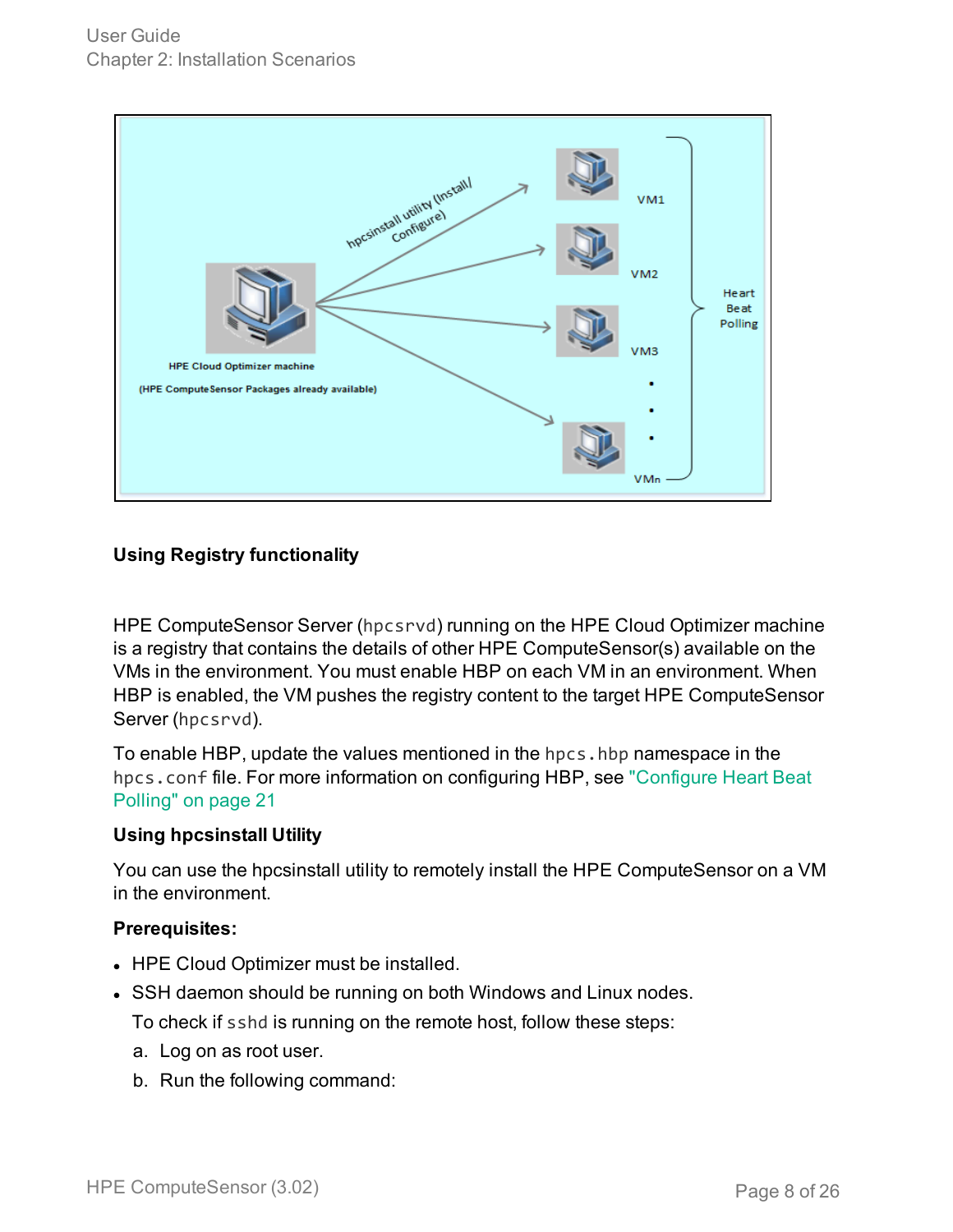nmap -p22 <remote host name>

sshd is running if the command returns an output as 22/tcp open ssh.

**Note:** Using the hpcsinstall utility HPE ComputeSensor supports the following installation:

**On Linux Node:** .rpm or .deb installation

**On Windows Node:** .zip installation

Follow these steps to install, configure, or remove HPE ComputeSensor:

## **Installing HPE ComputeSensor from HPE Cloud Optimizer Machine**

- 1. Log on to the HPE Cloud Optimizer node with administrator privileges.
- 2. Go to the location: /opt/OV/hpcs/bootstrap
- 3. Run the command: **./hpcsinstall -install -node** *<ip address of the node>* **-user** *<username>* **-pw** *<password>*

**Note:** If you want to install HPE ComputeSensor from any other location, make sure that the deploy.ini file is available in that location. You can copy deploy.ini from /opt/OV/hpcs/bootstrap to the current location.

## **Removing HPE ComputeSensor from HPE Cloud Optimizer Machine**

- 1. Log on to the node with administrator privileges.
- 2. Go to the location: /opt/OV/hpcs/bootstrap
- 3. Run the command: **./hpcsinstall -remove -node** *<ip address of the node>* **-user** *<username>* **-pw** *<password>*

# <span id="page-8-1"></span><span id="page-8-0"></span>Coexistence with HPE Operations Agent

## **Follow these steps to configure the HBP at HPE ComputeSensor Server:**

1. Stop the HPCS Server using the following command:

ovc -stop hpcsrvd

- 2. Change the directory to /var/opt/OV/shared/server/hpcsrv and open the hpcsrv.conf.
- 3. In the hpcsrv.conf, change the configuration

[hpcs.runtime]

allowdirectaccess=true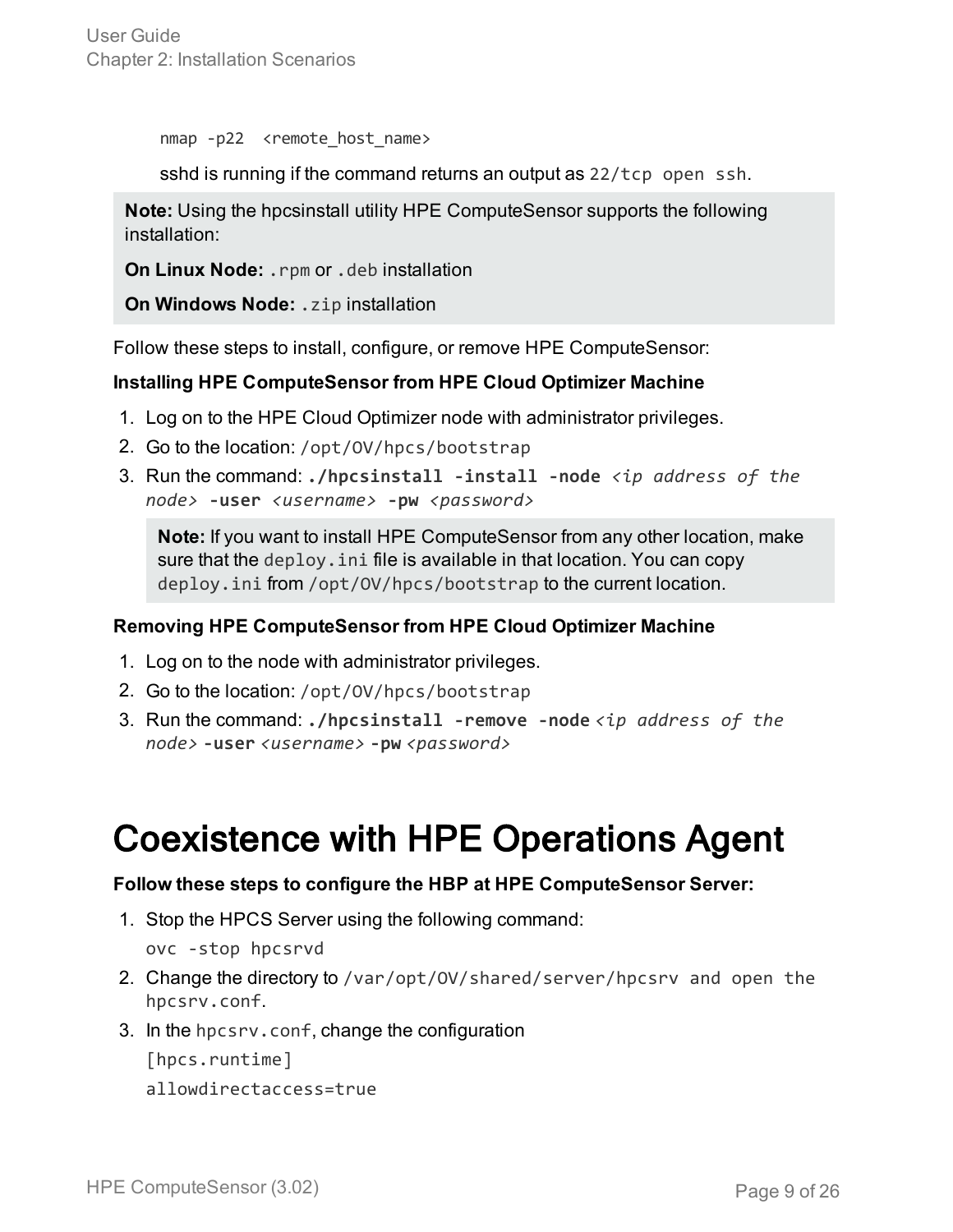4. Start the HPCS Server using the following command:

ovc -start hpcsrvd

# **Follow these steps to configure the HBP at HPE ComputeSensor Client:**

- 1. Log on to the node with administrator privileges, where you have installed ComputeSensor.
- 2. Go to the directory:
	- On Windows node: %programdata%\HP\HP BTO Software\hpcs
	- On Linux or Linux Debian node: /var/opt/0V/hpcs
- 3. Stop HPE ComputeSensor.

## **For Windows:**

- a. Open the Windows command prompt and go to the installation directory.
- b. Run the following commands:

To stop the service:

net stop HP Compute Sensor Service

To un-register:

hpsensor.exe -drs

If you have started as a process:

Type Ctrl+c in the command prompt or close the command window which is running hpsensor.exe.

# **For Linux**:

- a. Go to the installation directory.
- b. Run the following commands:

To find pid of the running process:

ps -ef | grep hpsensor

Input the value of pid in the below command:

kill -15 <hpsensor-pid>

- 4. Open the hpcs.conf file and edit the default target and interval values in the hpcs.hbp namespace.
	- Configure the target

To push the HBP events to the target HPCS Server:

```
http://<IP address of the CO>:<HPCS Server(hpcsrvd)
port>hpcsrv/hbphandler=/lwiregistry/up
```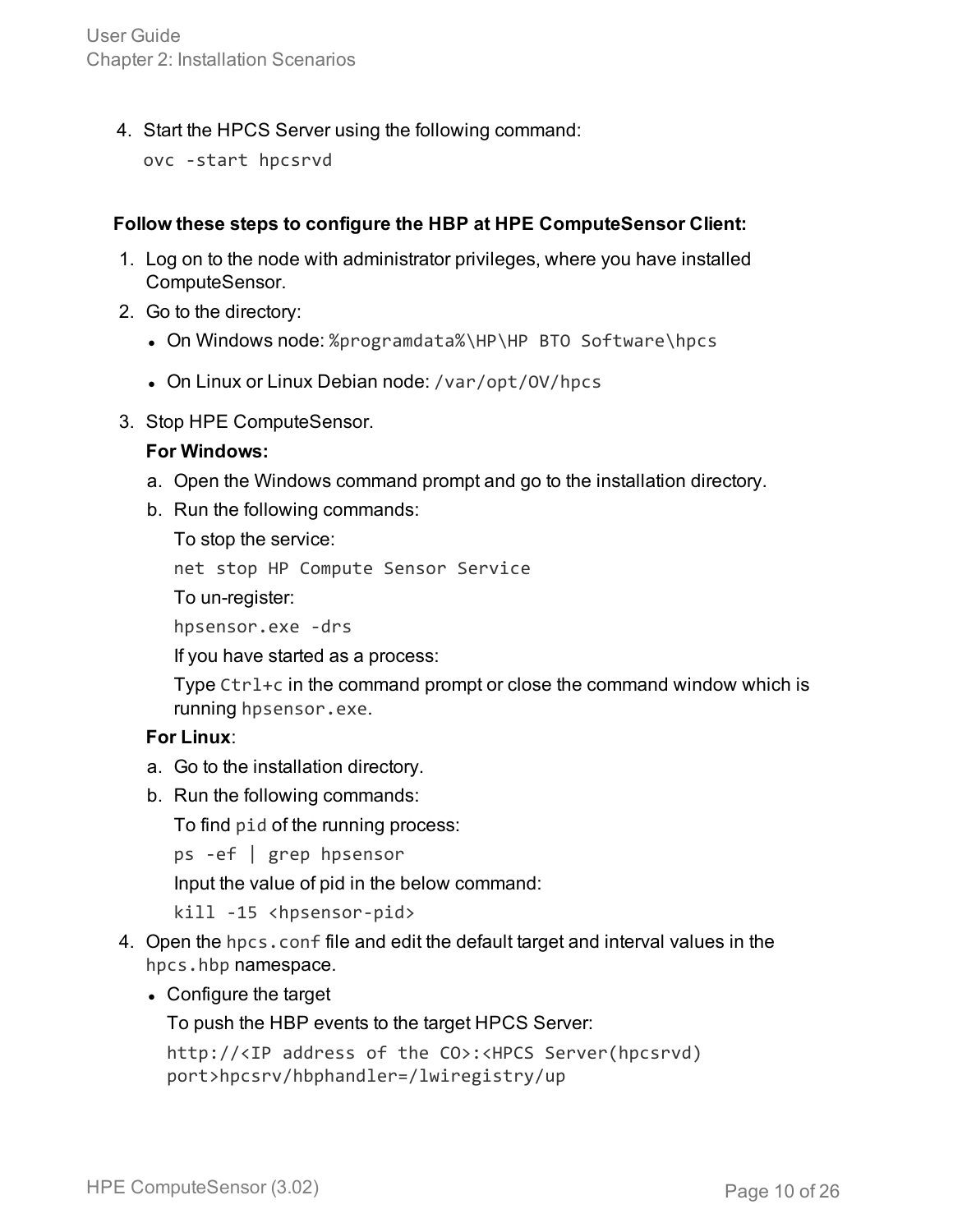**Note**: In the HPE Server configuration file - hpcsrv.conf, if regBBC=True, In the remote node, where HPE ComputeSensor is running, in the hpcs.conf file, [hpcs.hbp], set the target information as follows: http://<IP address of the CO>:383/hpcsrv/hbphandler=/lwiregistry/up If, regBBC=False In the remote node where HPE ComputeSensor is running, in the hpcs.conf file, [hpcs.hbp], set the target information as follows: http://<IP address of the

• Configure the Heart Beat Polling interval

Modify the default interval in seconds as interval=<Value>.By default, the interval is set to 30.

In this instance <Value> is the HBP interval in seconds.

CO>:381/hpcsrv/hbphandler=/lwiregistry/up

5. Start the HPE ComputeSensor.

## **For Windows:**

- a. Open the Windows command prompt and go to the installation directory.
- b. Run the following commands:

To register as HPE ComputeSensor Service:

hpsensor.exe -rs

To start the service:

net start HP Compute Sensor Service

**Note:** You need to start the HPE ComputeSensor only for the .Zip installation.

## **For Linux:**

a. Log on to the node and go to the installation directory.

b. Run the following commands:

To run as a daemon:

./hpsensor -srs

To run as a process:

./hpsensor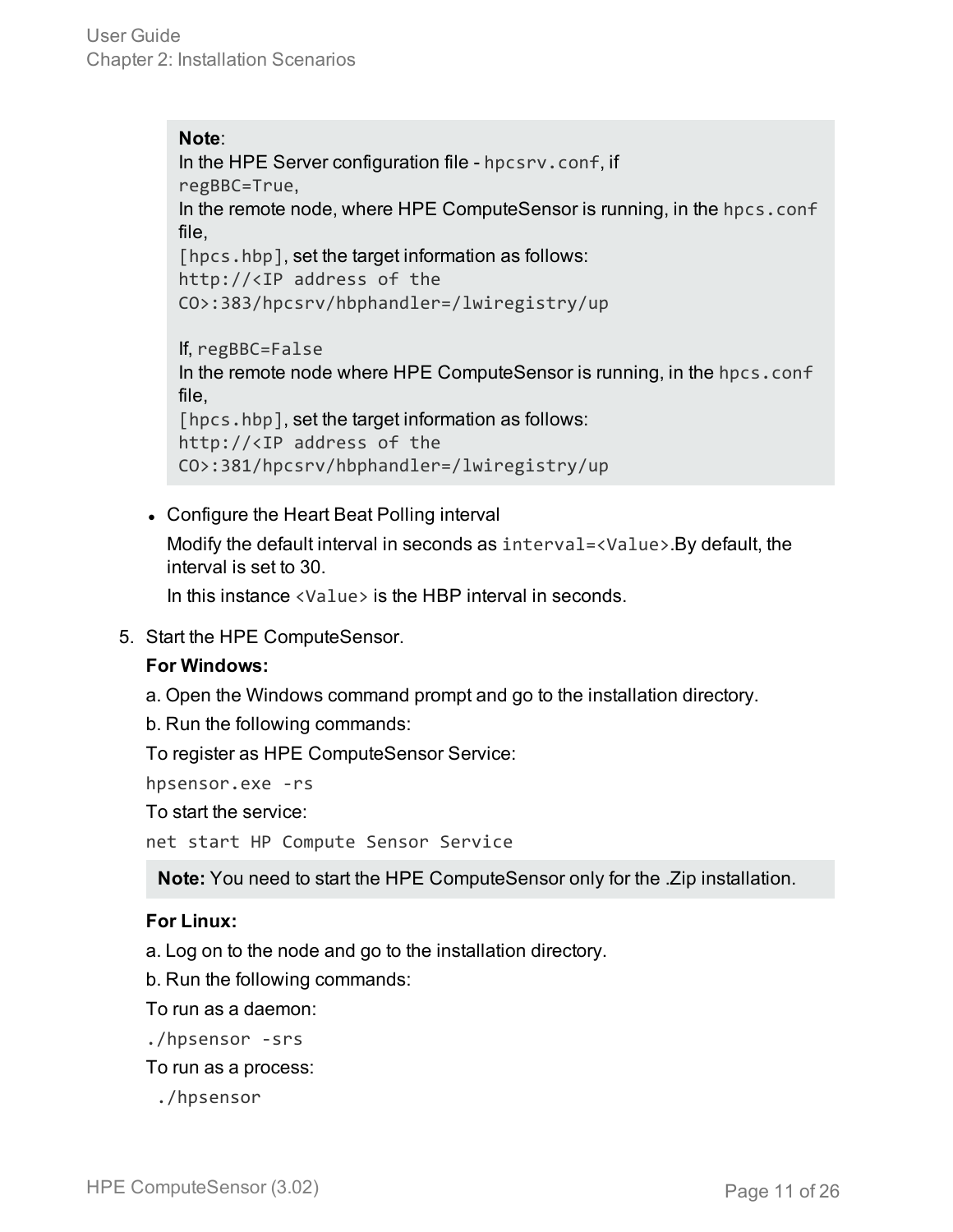# <span id="page-11-0"></span>Chapter 3: Installing the HPE **ComputeSensor**

You can install ComputeSensor by using the installer program in the media that is shipped with the product. You can install HPE ComputeSensor on the following platforms:

- Install HPE [ComputeSensor](#page-11-1) on Windows Nodes
- <span id="page-11-1"></span>• Install HPE ComputeSensor on Linux or [Linux-Debian Nodes](#page-13-0)

# Install HPE ComputeSensor on Windows Nodes

**Note:** You can install HPE ComputeSensor on Microsoft Windows 7 SP1, 64-bit and Microsoft Windows Server 2008 R2, 64-bit operating systems.

You can use one of the following methods:

- Using [Graphical](#page-11-2) User Interface
- Using Silent [Installation](#page-12-0)
- <span id="page-11-2"></span>• Using .zip [\(Available](#page-12-1) for this release (3.01) only.)

# **Using Graphical User Interface**

Follow these steps:

- 1. Log on to the node with administrator privileges.
- 2. Go to the location where the downloaded HPE ComputeSensor packages are available.
- 3. Double-click **HPComputeSensor-Win5.2\_64-release** to start the installer. The installer for HPE ComputeSensor appears.
- 4. On the installer for HPE ComputeSensor of the installation program, click **Next** The License Agreement page appears.
- 5. Read the terms of the license agreement, select the I accept the terms in the License Agreement option and click **Next**.

The Destination Folder page displays the options of the installation directory.

6. You can choose the default location for installing the product or change the location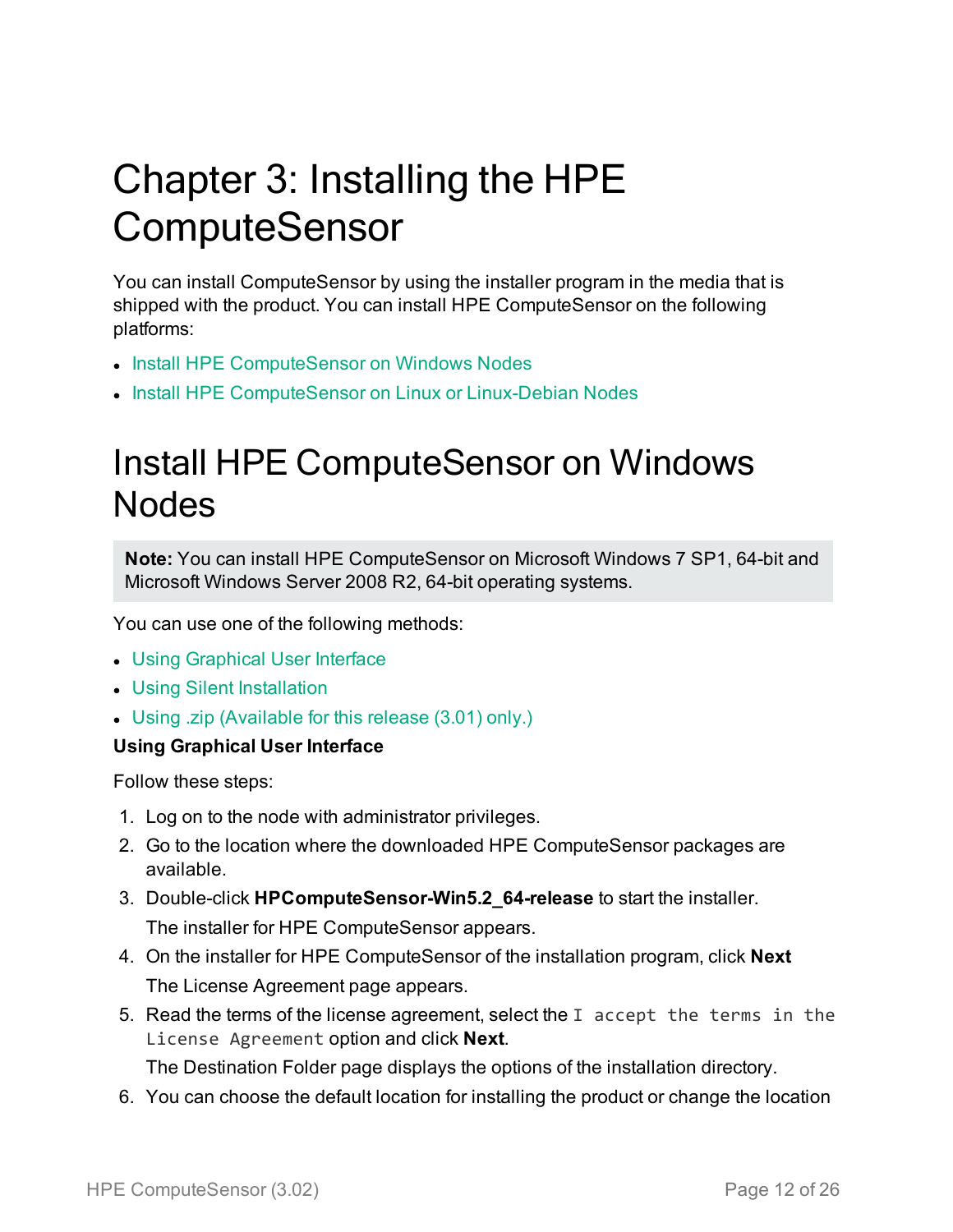as per your requirement and click **Next**.

The Ready to Install the Program page appears.

- 7. Click **Install** to start the HPE ComputeSensor installer program. The installer program starts by performing installation checks.
- 8. The installation wizard displays the Installer Completed dialog box after the installation is completed. Click **Finish** to complete the installation.

After the installation is completed,HPE **ComputeSensor Service** starts automatically.

**Note:** After the system reboots, HPE **ComputeSensor Service** starts automatically.

# <span id="page-12-0"></span>**Using Silent Installation**

Follow these steps:

- 1. Log on to the node with administrator privileges.
- 2. Download the HPE ComputeSensor packages from the media.
- 3. Open the Windows command prompt and type the name of the drive where the **HPComputeSensor-Win5.2\_64-release** file is located.
- 4. Type the following command to start the installer.

msiexec /i HPComputeSensor-Win5.2\_64-release /qn

After you run the command, the installation procedure begins. You will not receive any message stating the installation is successful.

After the installation is completed, HPE **ComputeSensor Service** starts automatically.

**Note:** After the system reboots, HPE **ComputeSensor Service** starts automatically.

# <span id="page-12-1"></span>**Using .zip (Available for this release (3.01) only.)**

Follow these steps:

- 1. Log on to the node with administrator privileges.
- 2. Extract the contents of .zip file to a local directory.
- 3. Run the following command to generate the UUID:

hpsensor -genUUID

- 4. Configure HBP. For more information on configuring the HBP value, see ["Configure](#page-20-0) Heart Beat Polling" on [page 21](#page-20-0)
- 5. Double-click **hpcomputesensor.exe**. The following message appears:

Started successfully. Type the URI to connect --> http://localhost:381

6. To start HPE ComputeSensor as a service, follow these steps: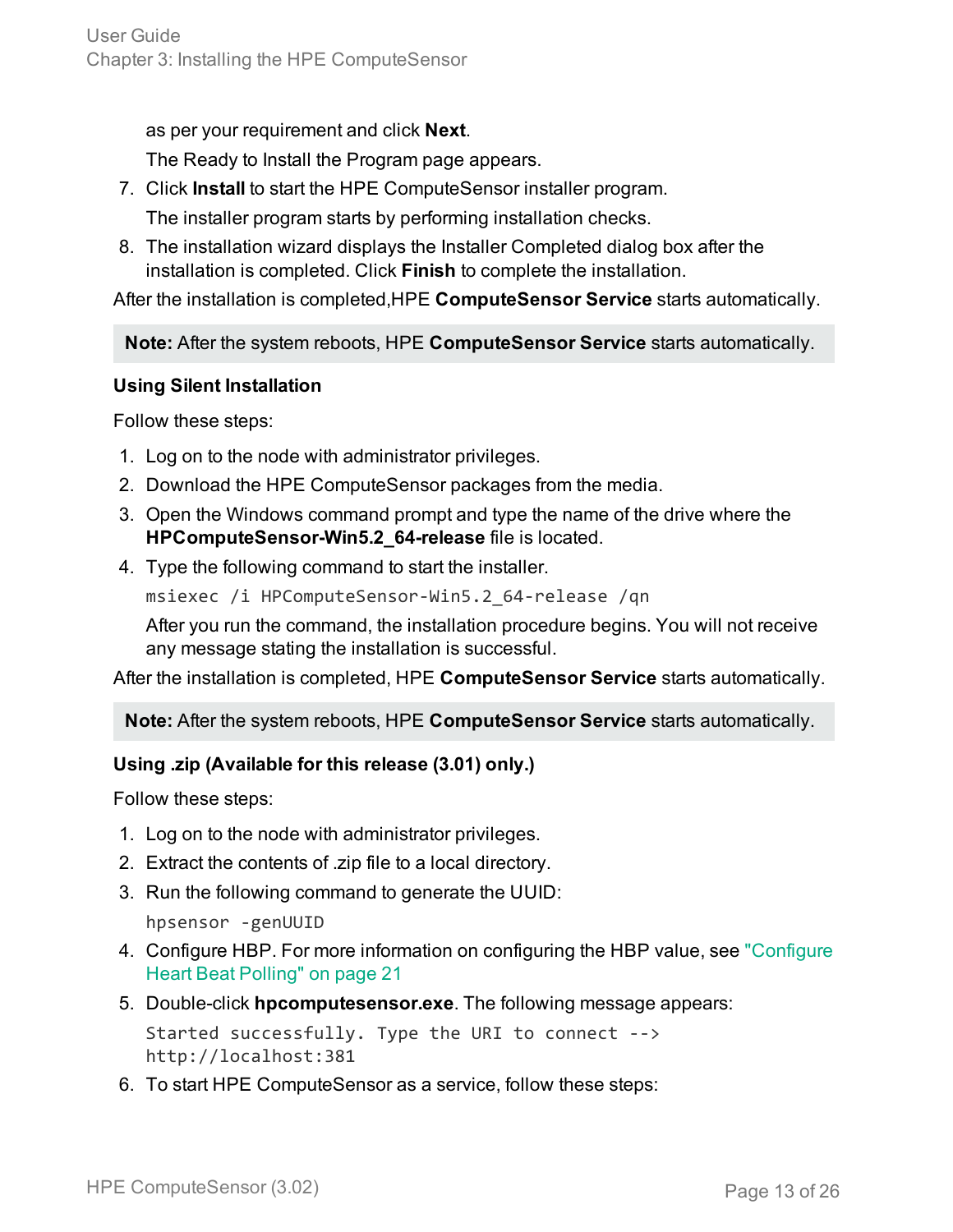- a. Open the Windows command prompt and go to the installation directory.
- b. Run the following commands:

To register as HPE ComputeSensor Service:

hpsensor.exe -rs To start the service:

net start HP Compute Sensor Service

**Note:** You need to start the HPE ComputeSensor only for the .Zip installation.

- 7. To stop the HPE ComputeSensor Service, follow these steps:
	- a. Open the Windows command prompt and go to the installation directory.
	- b. Run the following commands:

To stop the service:

net stop HP Compute Sensor Service

To un-register:

hpsensor.exe -drs

If you have started as a process:

Type Ctrl+c in the command prompt or close the command window which is running hpcomputesensor.exe.

# <span id="page-13-0"></span>Install HPE ComputeSensor on Linux or Linux-Debian Nodes

**Note:** You can install HPE ComputeSensor on the Linux (RHEL, SuSE, Ubuntu), 64-bit operating system.

You can use one of the following methods:

- Using [Command](#page-13-1) Line
- <span id="page-13-1"></span>• Using .tar or .gz [\(Available](#page-14-0) for this release (3.01) only.)

## **Using Command Line**

Follow these steps:

- 1. Log on as root user.
- 2. Go to the location where the downloaded HPE ComputeSensor packages are available.
- 3. To start the installation, type the following command according to the node type: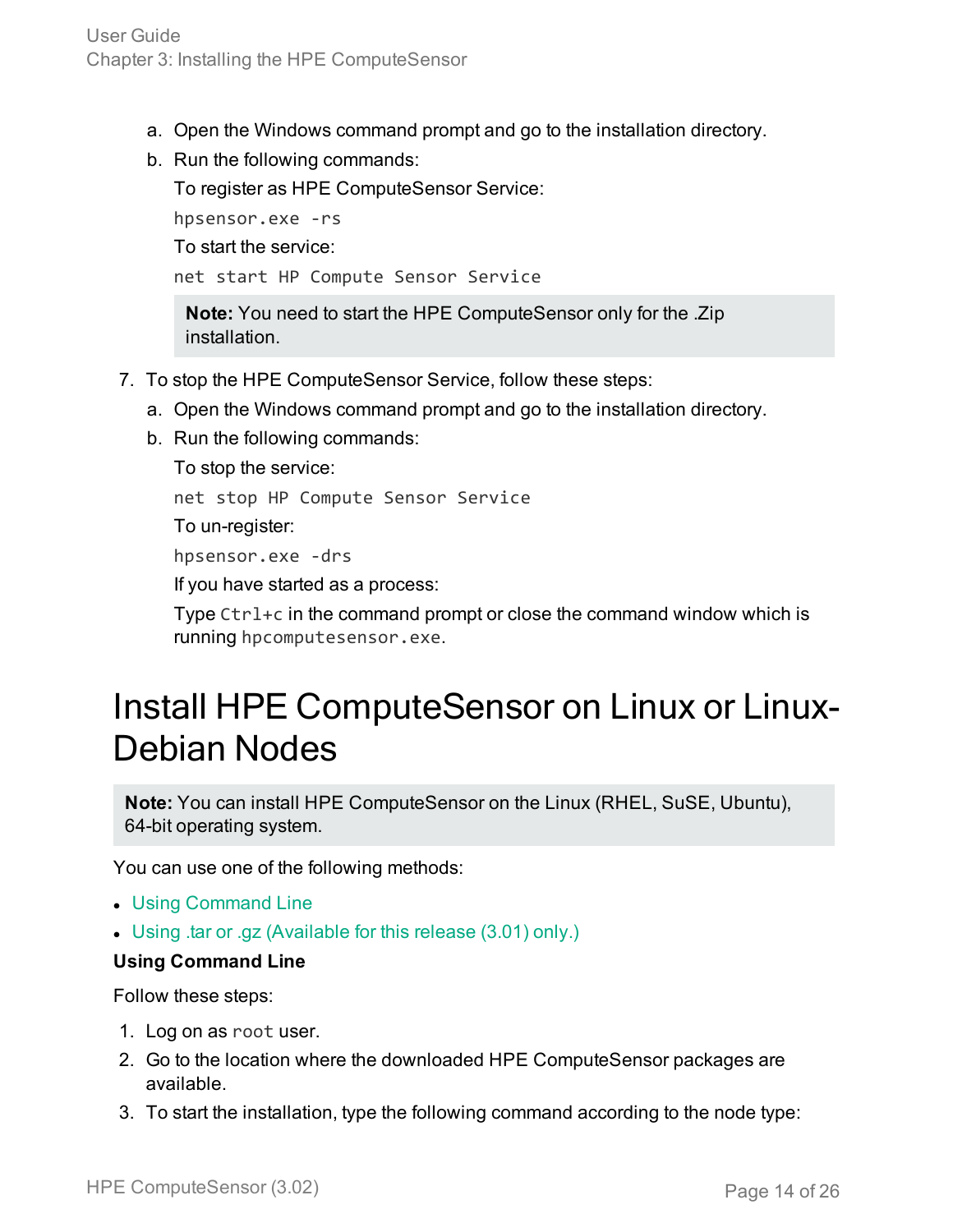# **For Linux nodes:**

rpm -ivh HPComputeSensor-Linux2.6\_64-release.rpm

**Note:** During the installation of rpm, a warning message appears. You can ignore the following message:

```
warning: HPComputeSensor-Linux2.6_64-release.rpm: Header V3
DSA/SHA1 Signature, key ID 2689b887: NOKEY
```
# **For Linux-Debian nodes:**

dpkg -i HPComputeSensor-Linux\_Debian5-release.deb

After you run the command, the installer starts performing the installation checks and installs the HPE ComputeSensor.

**Note:** After the system restarts, HPE **ComputeSensor Service** starts automatically.

# <span id="page-14-0"></span>**Using .tar or .gz**

Follow these steps:

- 1. Log on as root user.
- 2. Extract the contents of .tar or .gz file to a local directory.
- 3. Run the following command to generate the UUID:

hpcomputesensor -genUUID

- 4. Configure HBP. For more information on configuring the HBP value, see ["Configure](#page-20-0) Heart Beat Polling" on [page 21](#page-20-0)
- 5. To start the HPE ComputeSensor explicitly, follow these steps:
	- a. Log on to the node and go to the installation directory.
	- b. Run the following commands:

To run as a daemon:

./hpsensor -srs

To run as a process:

./hpsensor

- 6. To stop HPE ComputeSensor Service, follow these steps:
	- a. Go to the installation directory.
	- b. Run the following commands:

To find pid of the running process:

ps -ef | grep hpsensor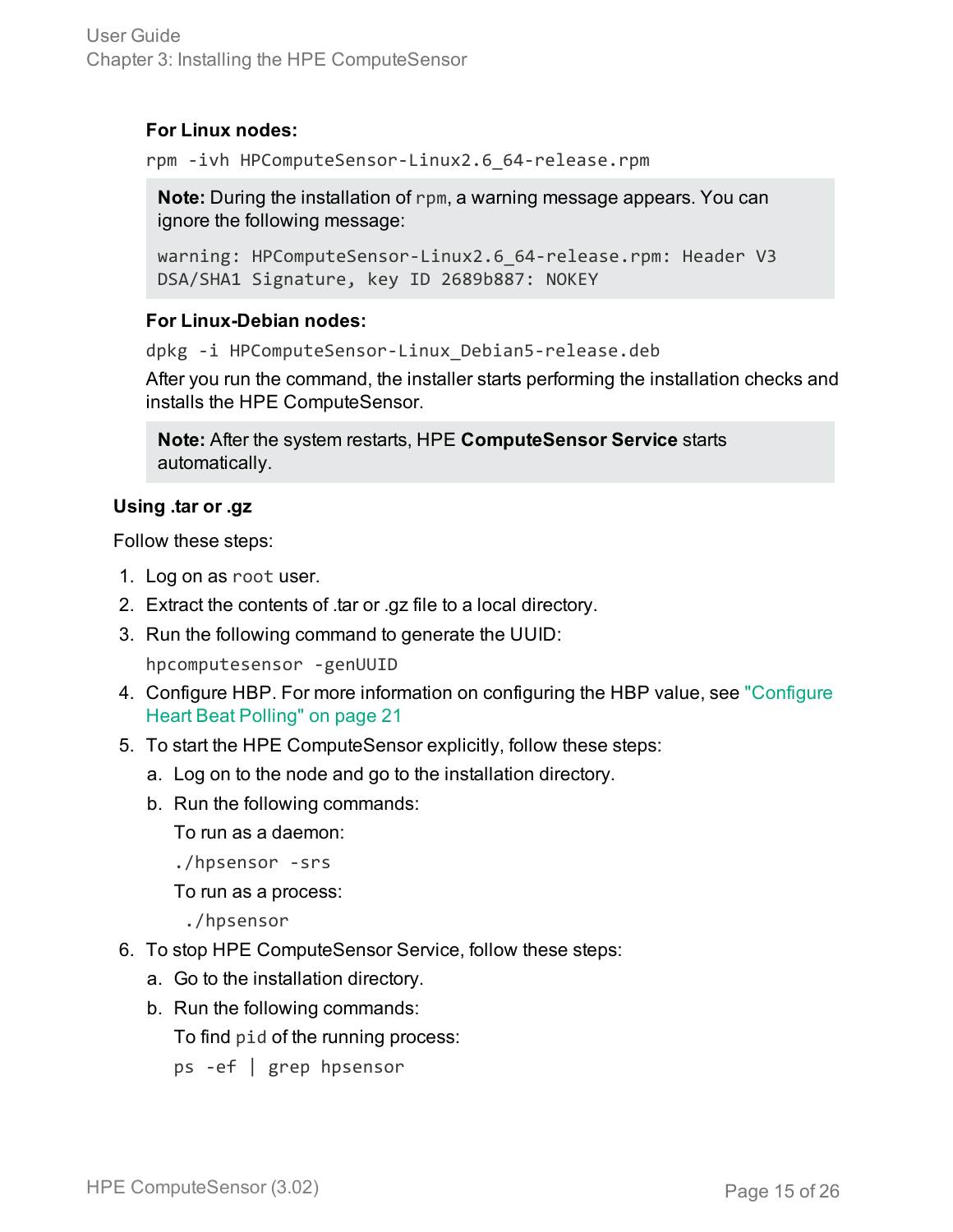User Guide Chapter 3: Installing the HPE ComputeSensor

Input the value of pid in the below command:

```
kill -15 <hpsensor-pid>
```
# <span id="page-15-0"></span>Verify the Installation

To verify the installation, check for the following:

1. Go to the following directory:

**On Windows nodes**: %programdata%\HP\HP BTO Software\hpcs **On Linux or Linux-Debian nodes:** /var/opt/OV/hpcs

2. Check the **hpcstrace.log** file for

http://localhost:<random port> HPCS starts on a random port.

**Note:** On Windows nodes, a new entry named HP Compute Sensor Service is listed under **Services.msc**.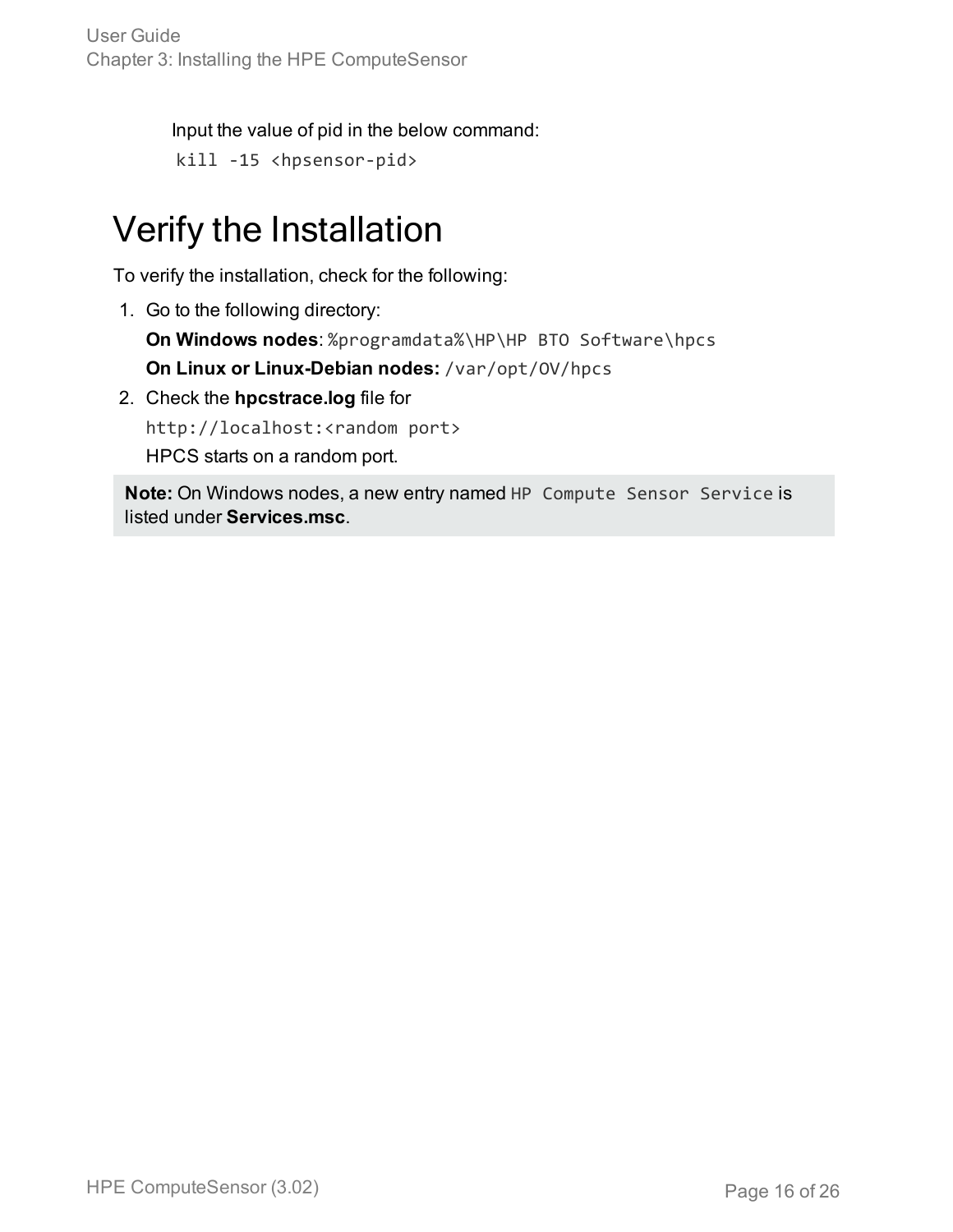# <span id="page-16-0"></span>Chapter 4: Configuring the HPE **ComputeSensor**

After you install the HPE ComputeSensor, you can complete the following additional configuration tasks on the node:

- [Configure](#page-17-0) the port number
- [Configure](#page-17-1) the collection level
- [Configure](#page-17-2) the number of threads
- Configure the [connection](#page-17-3) backlog
- [Configure](#page-18-0) the debug level
- [Configure](#page-18-1) the target
- [Configure](#page-18-2) the Heart Beat Polling interval

Follow these steps to configure the port number, collection level and debug level:

1. Log on to the node with administrator privileges and stop HPE ComputeSensor service as follows:

## <span id="page-16-1"></span>**For windows**:

- a. Open the Windows command prompt and go to the installation directory.
- b. Run the following commands:

To stop the service:

net stop HP Compute Sensor Service

To un-register:

hpsensor.exe -drs

If you have started as a process:

Type Ctrl+c in the command prompt or close the command window which is running hpcomputesensor.exe.

## **For Linux**:

- a. Go to the installation directory.
- b. Run the following commands:

To find pid of the running process:

ps -ef | grep hpsensor

Input the value of pid in the below command:

kill -15 <hpsensor-pid>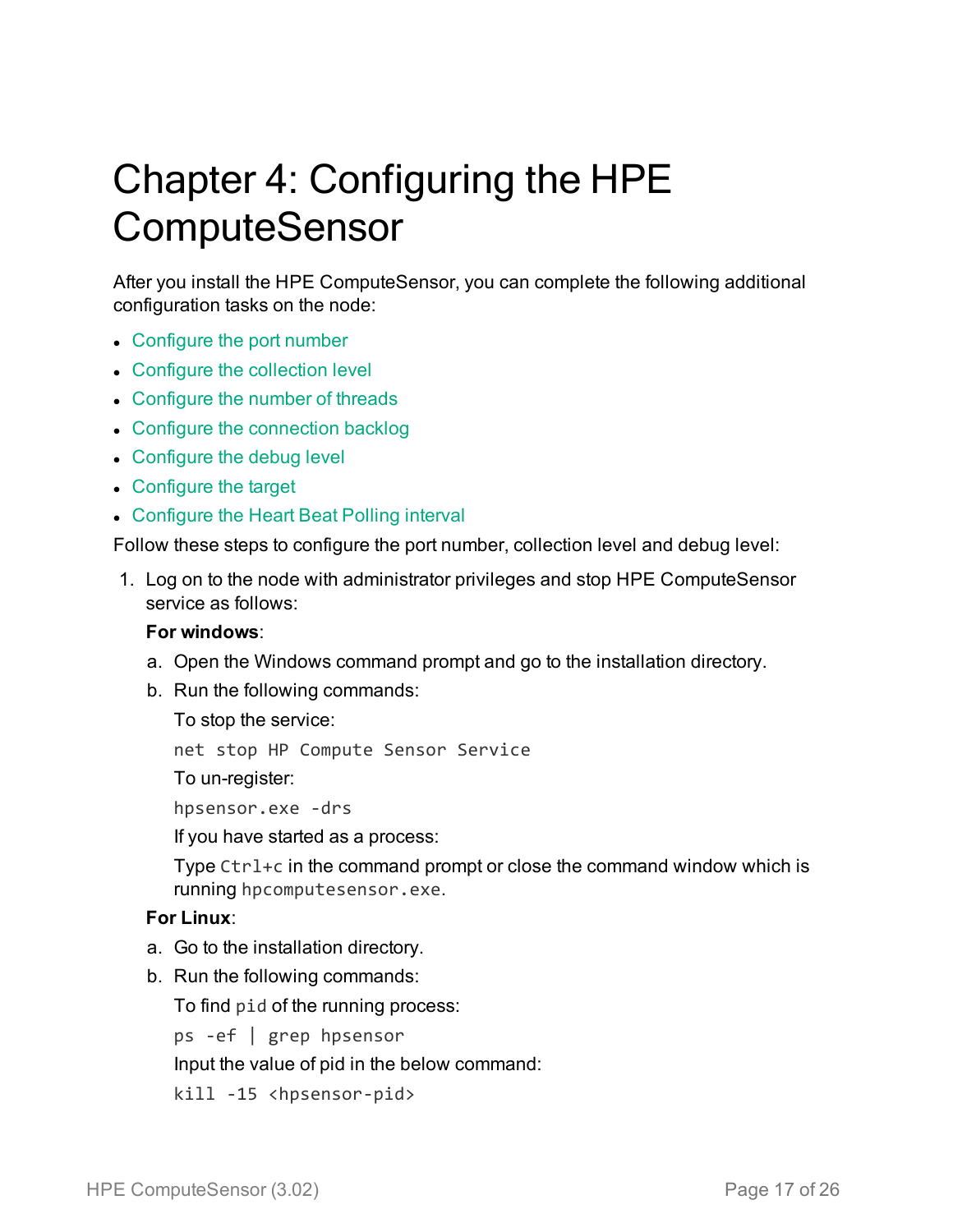- 2. Go to the directory:
	- On Windows node: %programdata%\HP\HP BTO Software\hpcs
	- On Linux or Linux Debian node: /var/opt/0V/hpcs
- 3. Open the **hpcs.conf** file and edit the following values in the hpcs.runtime namespace.
	- a. **Configure the Port Number on remote VMs**

<span id="page-17-0"></span>Change the port number to 381, as port=381.

**Note**: For HPE Cloud Optimizer, the port is 381.

b. Configure the Port Number on HPE Cloud Optimizer

Change the port number to any port except 381. HPE Compute Sensor Registry (hpcsrvd) process is running on port 381, as port  $=$  <Port number>

**Note**: For Guest OS Drill-down to work, the port number mentioned in the hpcs.conf file should be open in the Firewall.

# <span id="page-17-1"></span><sup>l</sup> **Configure the collection level**

Modify the default collection interval as **collection\_Interval=**<Value>. By default, the collection interval is set to 10 second.

In this instance, <Value> is the collection interval in seconds.

**Note:** On a HPE Cloud Optimizer machine, the default collection interval for HPE ComputeSensor is 10 seconds.

# <span id="page-17-2"></span><sup>l</sup> **Configure the number of threads**

Modify the default number of threads as **num\_threads=**<Value>. By default, the number of threads is set to 5.

In this instance, <Value> is the number of worker threads allocated to handle the incoming requests from clients. Increase this value if the number of incoming requests are more from clients.

# <span id="page-17-3"></span><sup>l</sup> **Configure the connection backlog**

Modify the default connection backlog as **connection\_backlog=**<Value>. By default, the connection backlog is set to 16384 on Windows and 128 on Linux.

In this instance, <Value> is the length of the backlog socket queue for the web server. Set it to a high value such as 4096 to obtain maximum scalability.

4. Open the **hpcs.conf** file and edit the default debug level in the hpcs.trace namespace.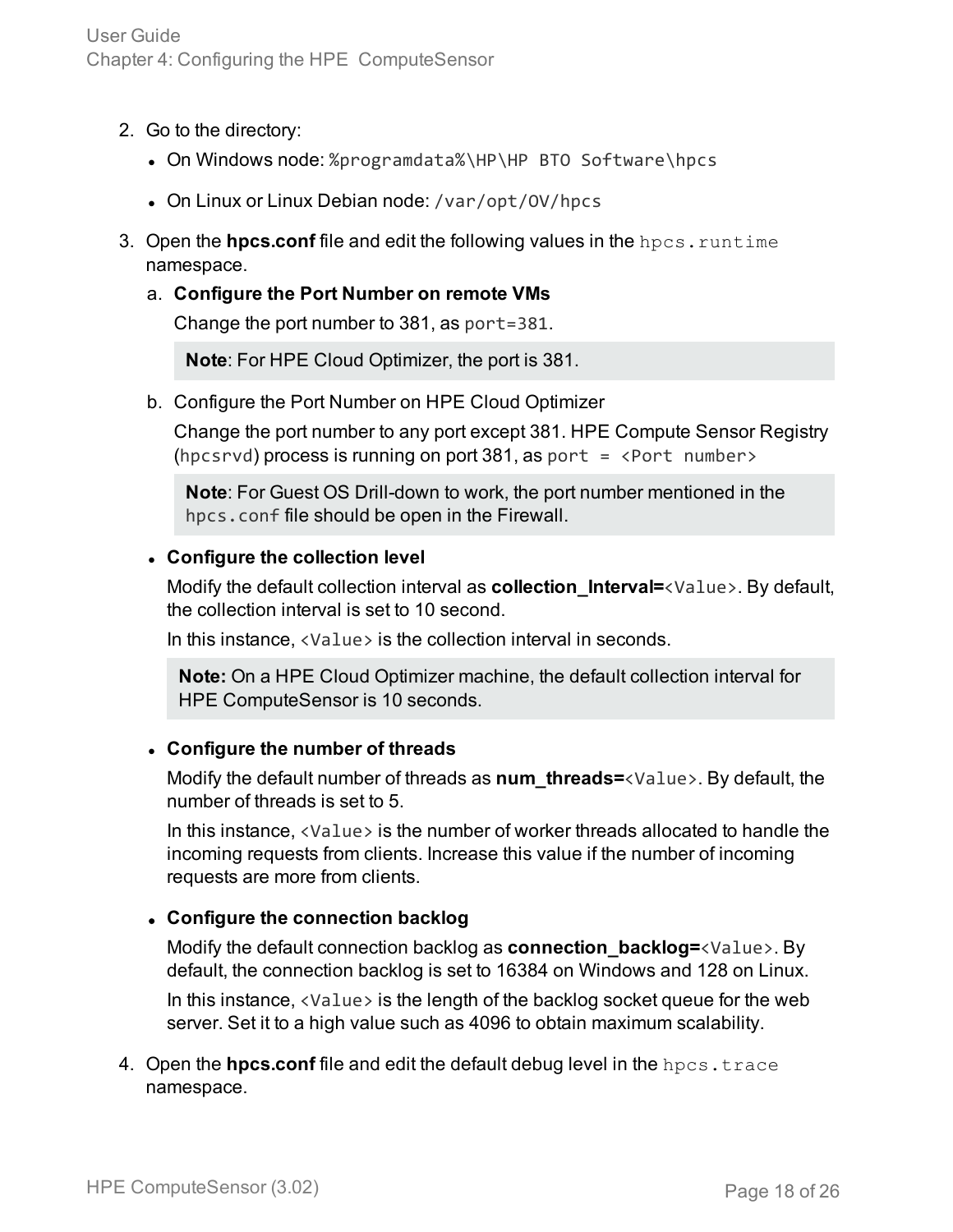# <span id="page-18-0"></span><sup>l</sup> **Configure the debug level**

Modify the default debug level as **Debug\_Level=**<Value>. By default, the debug level is set to INFO.

In this instance <Value> is the debug level used to get debug and error information. You can also use INFO, WARN, ERROR, DEBUG, ALL as value for Debug Level.

5. Open the **hpcs.conf** file and edit the default target and interval values in the hpcs.hbp namespace.

# <span id="page-18-1"></span><sup>l</sup> **Configure the target**

To push the HBP events to the target HPE ComputeSensor acting as a registry.

```
http://<IP address of the CO>:<HPCS Server(hpcsrvd)
port>/hbphandler=/lwiregistry/up
```
# <span id="page-18-2"></span><sup>l</sup> **Configure the Heart Beat polling interval**

Modify the default interval in seconds as **interval=**<Value>. By default, the interval is set to 30.

In this instance <Value> is the HBP interval in seconds.

6. Start the HPE ComputeSensor as follows:

## <span id="page-18-3"></span>**For Windows:**

- a. Open the Windows command prompt and go to the installation directory.
- b. Run the following commands:

To register as HPE ComputeSensor Service:

hpsensor.exe -rs

To start the service:

net start HP Compute Sensor Service

**Note:** You need to start the HPE ComputeSensor only for the .Zip installation.

## **For Linux:**

- a. Log on to the node and go to the installation directory.
- b. Run the following commands:

To run as a daemon:

./hpsensor -srs

To run as a process:

./hpsensor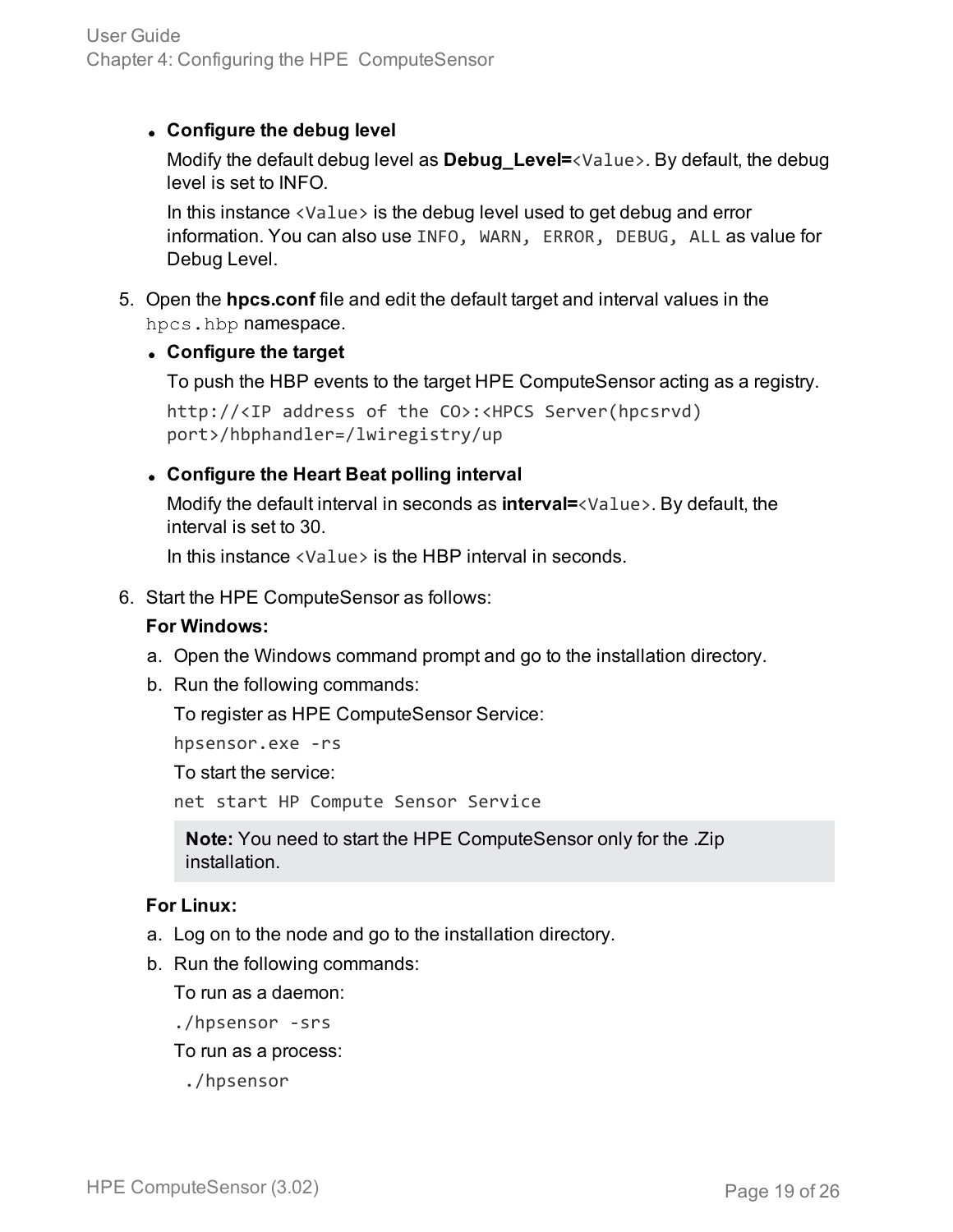# <span id="page-19-0"></span>Configure the HTTP Secure Communication

HPE ComputeSensor requires a certificate and private key in a single file in . PEM format. This file is used for secure communication during the SSL handshake between the HPE ComputeSensor(s) installed on the HPE Cloud Optimizer node and VM. You can enable HPE ComputeSensor for Hyper Text Transfer Protocol Secure (HTTPS) communication by updating the hpcs.conf file.

Follow these steps to update the SSL certificate in the hpcs.conf file:

- 1. Log on to the node with administrator privileges.
- 2. Go to the directory:
	- **. On Windows node:** %programdata%\HP\HP BTO Software\hpcs
	- <sup>l</sup> **On Linux or Linux Debian node:** /var/opt/OV/hpcs
- 3. If the PEM certificate already exists then skip this step and go to [step](#page-19-1) 4, else create the PEM certificate.

To create the PEM certificate, follow these steps:

- a. Go to the directory:
	- <sup>o</sup> **On Windows node:**C:\\Program Files\\HP\\HP BTO Software\\hpcs\\ssl
	- <sup>o</sup> **On Linux or Linux Debian node:** /opt/OV/hpcs/ssl
- b. Run the pemgen, sh or pemgen, bat file and follow the instructions to create the PEM certificate.

**Note:** The PEM certificate will be created in the default location. If the PEM certificate already exists, check the certificate in the defined location of your environment.

<span id="page-19-1"></span>4. Open the **hpcs.conf** file and edit the following values in the hpcs.runtime namespace.

Modify the default SSL certificate as **ssl\_certificate=**<Value>. Set this value to enable HTTPS. This parameter has no default value.

For example:

## **On Linux or Linux Debian node:**

ssl\_certificate=/opt/OV/hpcs/ssl/nodecert.pem

## **On Windows:**

```
ssl_certificate=C:\\Program Files\\HP\\HP BTO
Software\\hpcs\\ssl\\nodecert.pem
```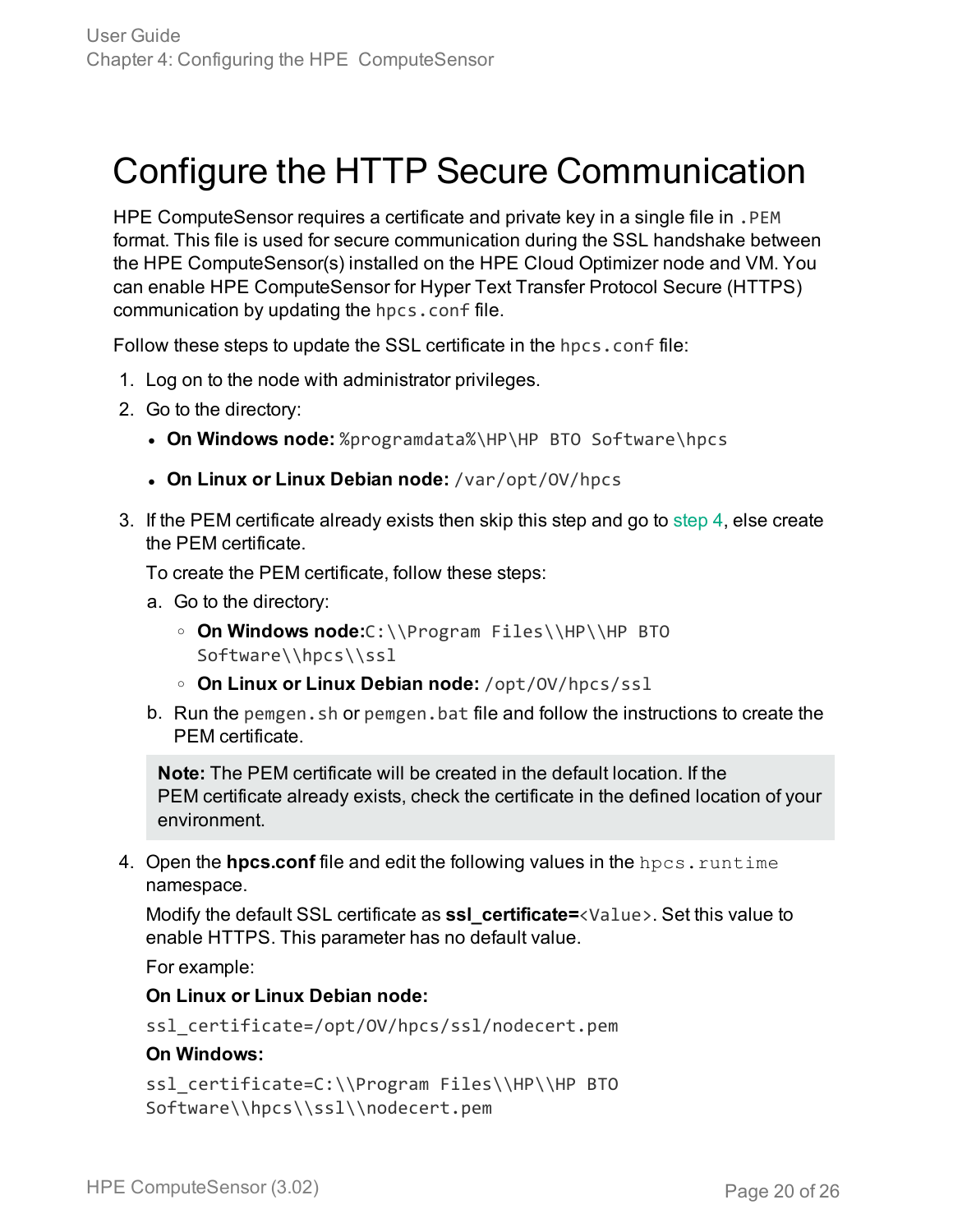In this instance,  $\langle$ Value $\rangle$  is the path to the file containing this system(s) Private key and certificate in PEM format.

# **Note:**

- Once the certificate is configured, HPE ComputeSensor will accept only HTTPS connection. If the certificate is configured, you must configure a valid HBP URL.
- HPE ComputeSensor accepts HTTP connection for localhost, even if HTTPS connection is configured.
- <span id="page-20-0"></span>5. Restart HPE ComputeSensor.

# Configure Heart Beat Polling

Follow these steps to update the HBP in the hpcs.conf file:

- 1. Log on to the node with administrator privileges and [stop](#page-16-1) the HPE ComputeSensor service.
- 2. Go to the directory:
	- **. On Windows node:** %programdata%\HP\HP BTO Software\hpcs
	- <sup>l</sup> **On Linux or Linux Debian node:** /var/opt/OV/hpcs
- 3. Open the **hpcs.conf** file and edit the following values in the hpcs.hbp namespace.
	- Configure the target

The following command sends the HBP events to a target HPE ComputeSensor acting as a registry.

http://<Target system ip address>:<target HPCS sink port (hpcsrvd port)>/hbphandler=/lwiregistry/up

In this instance, <Target system ip address> is the IP address of the target system where HPE ComputeSensor registry is running.

<sup>l</sup> *(Optional)* Modify the default interval in seconds as **interval=**<Value>. By default, the interval is set to 90.

In this instance, <Value> is the Heart Beat Polling interval in seconds.

**Note:** The incoming connection to HPE ComputeSensor port must be enabled on HPE Cloud Optimizer system for HBP to work in case a firewall is configured.

4. [Start](#page-18-3) HPE ComputeSensor.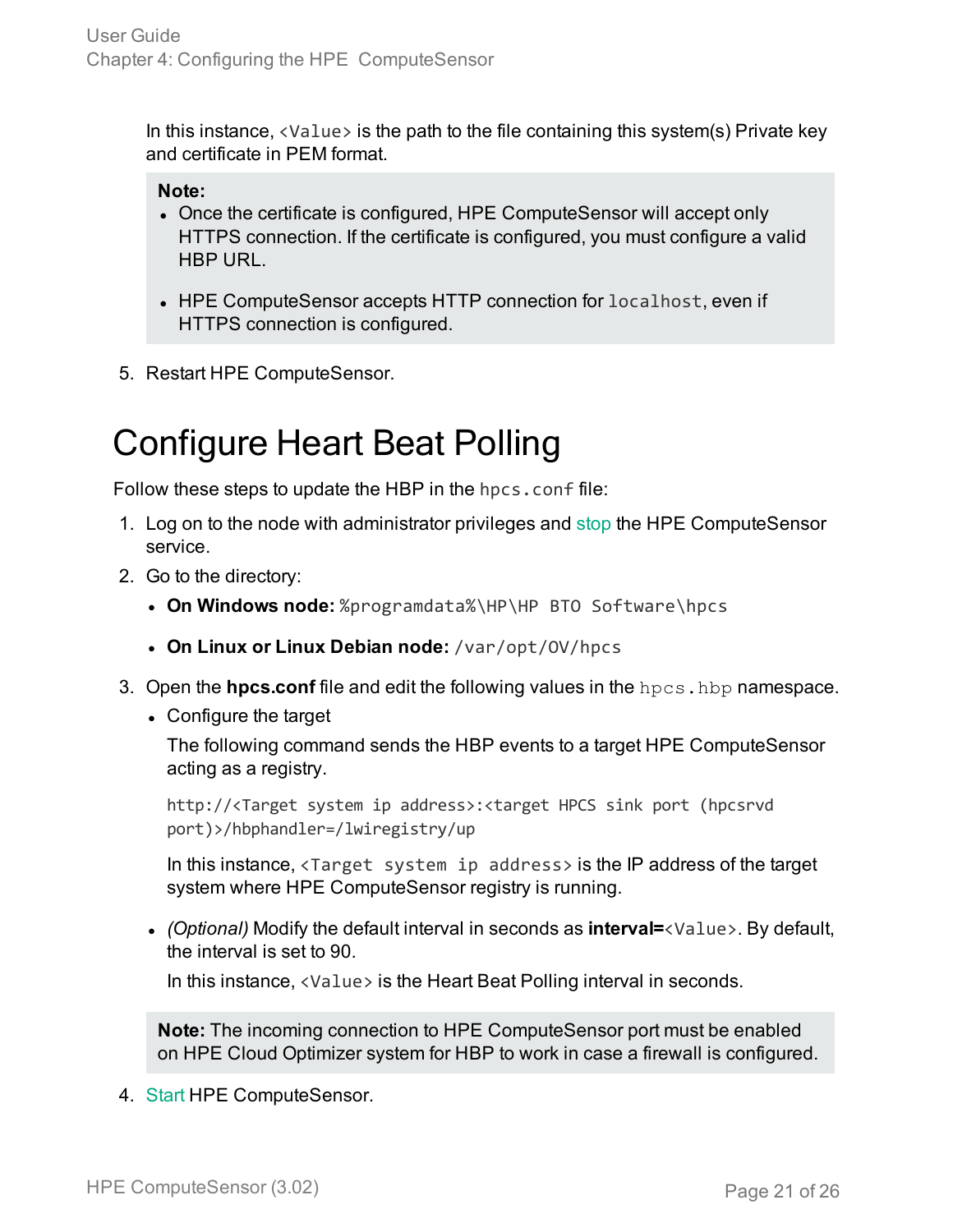# <span id="page-21-0"></span>Chapter 5: Removing the HPE **ComputeSensor**

You can remove HPE ComputeSensor from the Windows and Linux or Linux-Debian nodes.

# <span id="page-21-1"></span>Remove the HPE ComputeSensor from Windows node

Follow one of the following methods:

- **Interactive [Uninstallation](#page-21-2)**
- <span id="page-21-2"></span>**.** Silent [Uninstallation](#page-21-3)

# **Interactive Uninstallation**

To uninstall, follow these steps:

- 1. To remove HPE ComputeSensor, go to the **Control Panel**.
- 2. Click **Programs and Features**.
- 3. Select HPE ComputeSensor and click **Uninstall**. The Programs and Features dialog box appears.
- 4. Click **Yes** to confirm the removal of HPE ComputeSensor. HPE ComputeSensor is removed from the node.

## <span id="page-21-3"></span>**Silent Uninstallation**

To uninstall, follow these steps:

- 1. Log on to the node with administrator privileges.
- 2. Open the Windows command prompt.
- 3. Run the following command:

msiexec /x <msi file name with exact location> /qn The command removes HPE ComputeSensor from the node.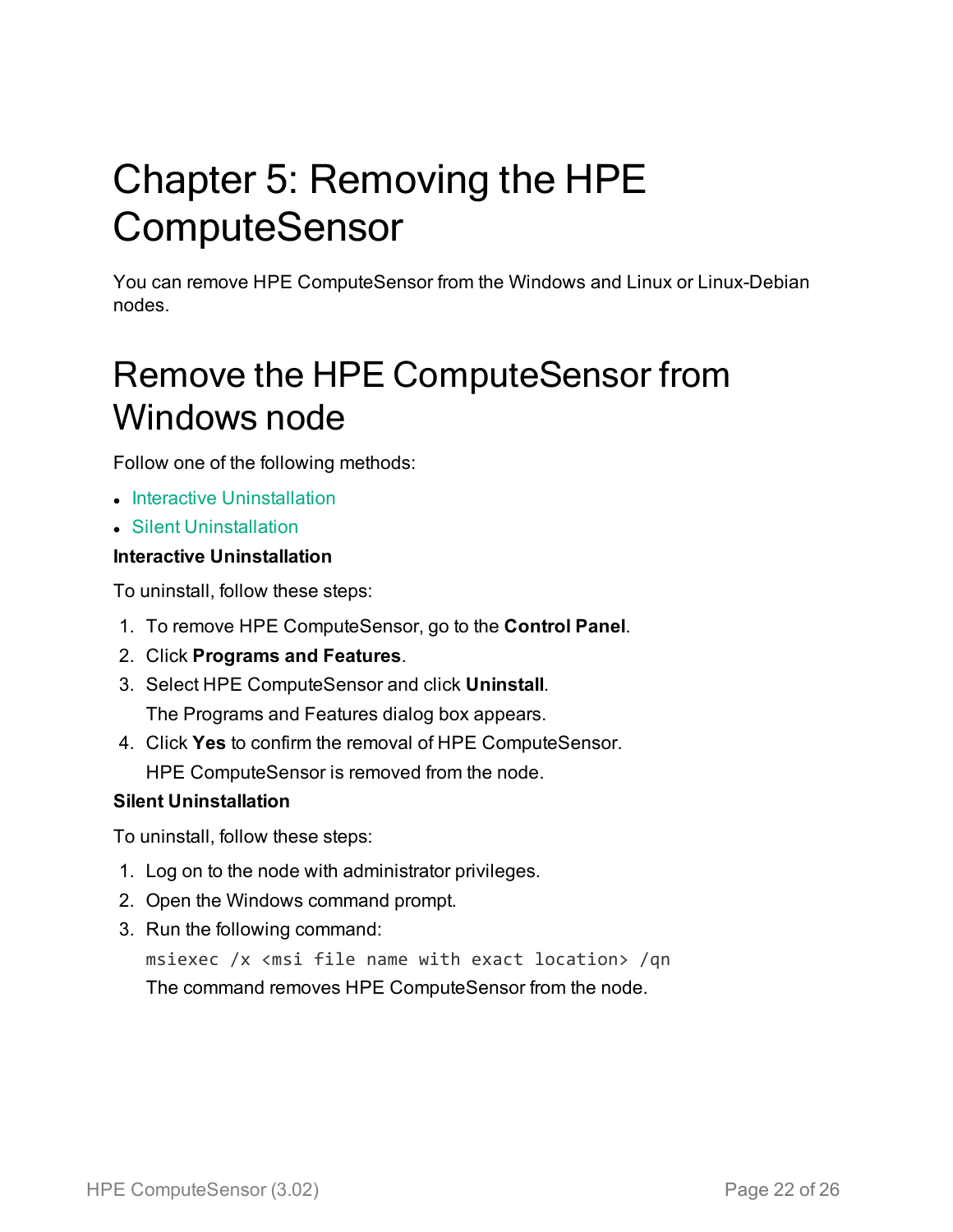# <span id="page-22-0"></span>Remove the HPE ComputeSensor from Linux or Linux-Debian nodes

To remove HPE ComputeSensor from Linux or Linux-Debian node(s), follow these steps:

- 1. Log on as root user.
- 2. Run the following command:

# **For Linux nodes:**

rpm -e HPComputeSensor-12.01.020-1.x86\_64

# **For Linux-Debian nodes:**

dpkg -P HPComputeSensor-12.01.020-1.x86\_64 The command removes ComputeSensor from the node.

# <span id="page-22-1"></span>Remove HPE ComputeSensor from HPE Cloud Optimizer Machine

Follow these steps:

- 1. Log on to the node with administrator privileges.
- 2. Go to the location: /opt/OV/hpcs/bootstrap.
- 3. Run the following command:

```
./hpcsinstall -remove -node<ip address of the node>-
user<username>-pw<password>
```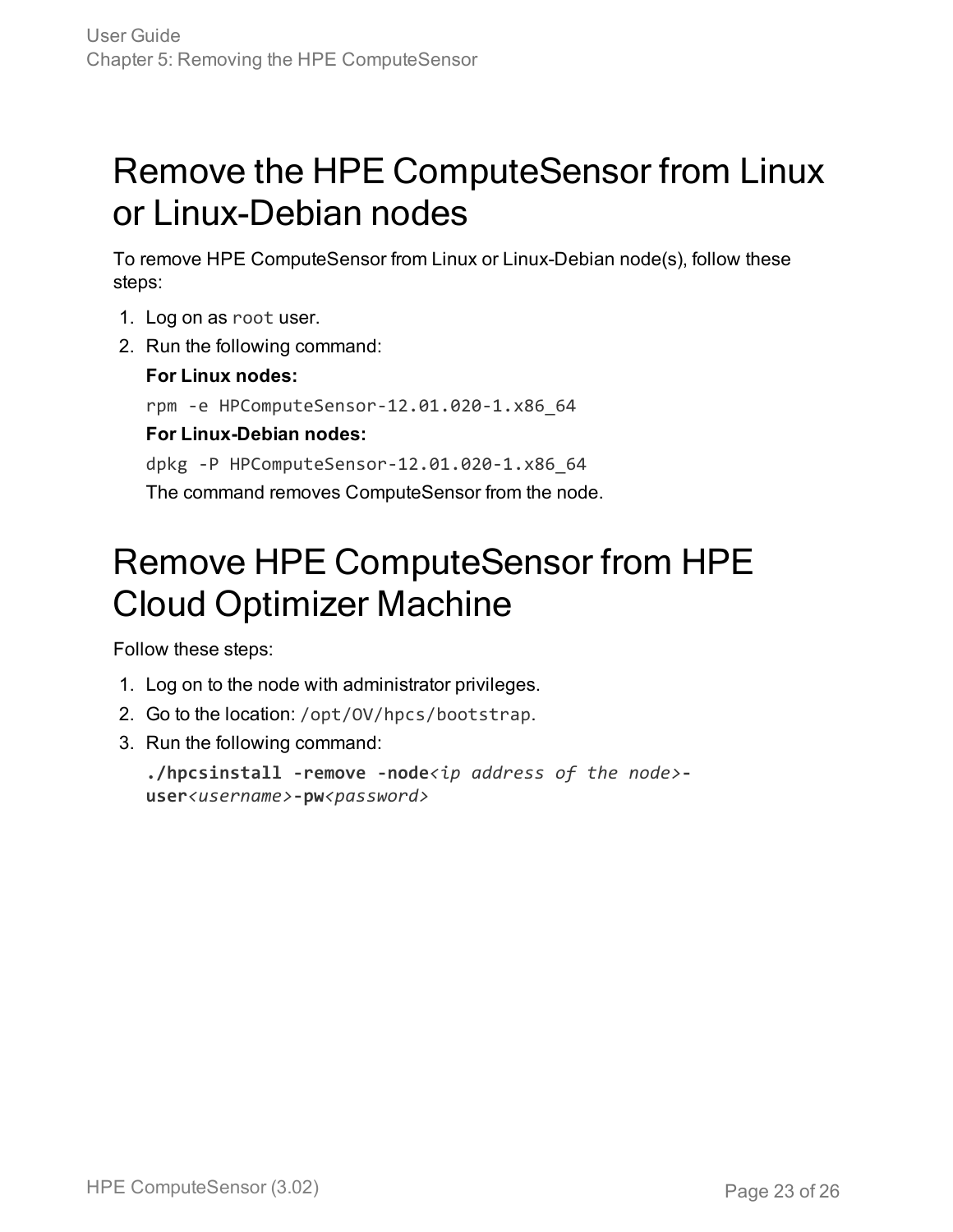# <span id="page-23-0"></span>Chapter 6: Troubleshooting HPE **ComputeSensor**

The following section details how to troubleshoot HPE ComputeSensor:

**Problem:** HPE ComputeSensor does not run after installation is completed.

**Symptom:** After you complete installation, HPE ComputeSensor does not run.

**Resolution:** Check for the error message: cannot bind to 381.

If this error message is present in the **hpcs.conf** file, configure an alternate port. To configure the port number see, [Configure](#page-17-0) the Port Number.

**• Problem:** HPE ComputeSensor fails to start.

**Symptom:** After you complete the installation, HPE ComputeSensor fails to start. **Resolution:** Follow these steps:

- a. Log on to the node with administrator privileges.
- b. Go to the directory:
	- © On Windows node: %programdata%\HP\HP BTO Software\hpcs
	- On Linux or Linux Debian node: /var/opt/0V/hpcs
- c. Open the **hpcs.conf** file and set the following variable in the [hpcs.trace] section:

Debug\_Level=DEBUG

- d. Restart HPE ComputeSensor and check the messages in the **hpcstrace.log** file.
- **Problem:** When same vCenter is added to multiple HPE Cloud Optimizer machines, VM(s) Guest OS drill down menu is not enabled in all HPE Cloud Optimizer machines.

**Symptom:** In an environment, HPE Cloud Optimizer (vPV1) is added to a vCenter (VC1) having HPE ComputeSensor configured on multiple VMs. When you add another HPE Cloud Optimizer machine (vPV2) in the same environment, the VMs are not able to register with the HPE ComputeSensor running on vPV2. Right-click the VM, the menu option shows **Attempt Real Time Guest OS drill down** instead of **Real Time Guest OS drill down**.

**Resolution:** Follow these steps: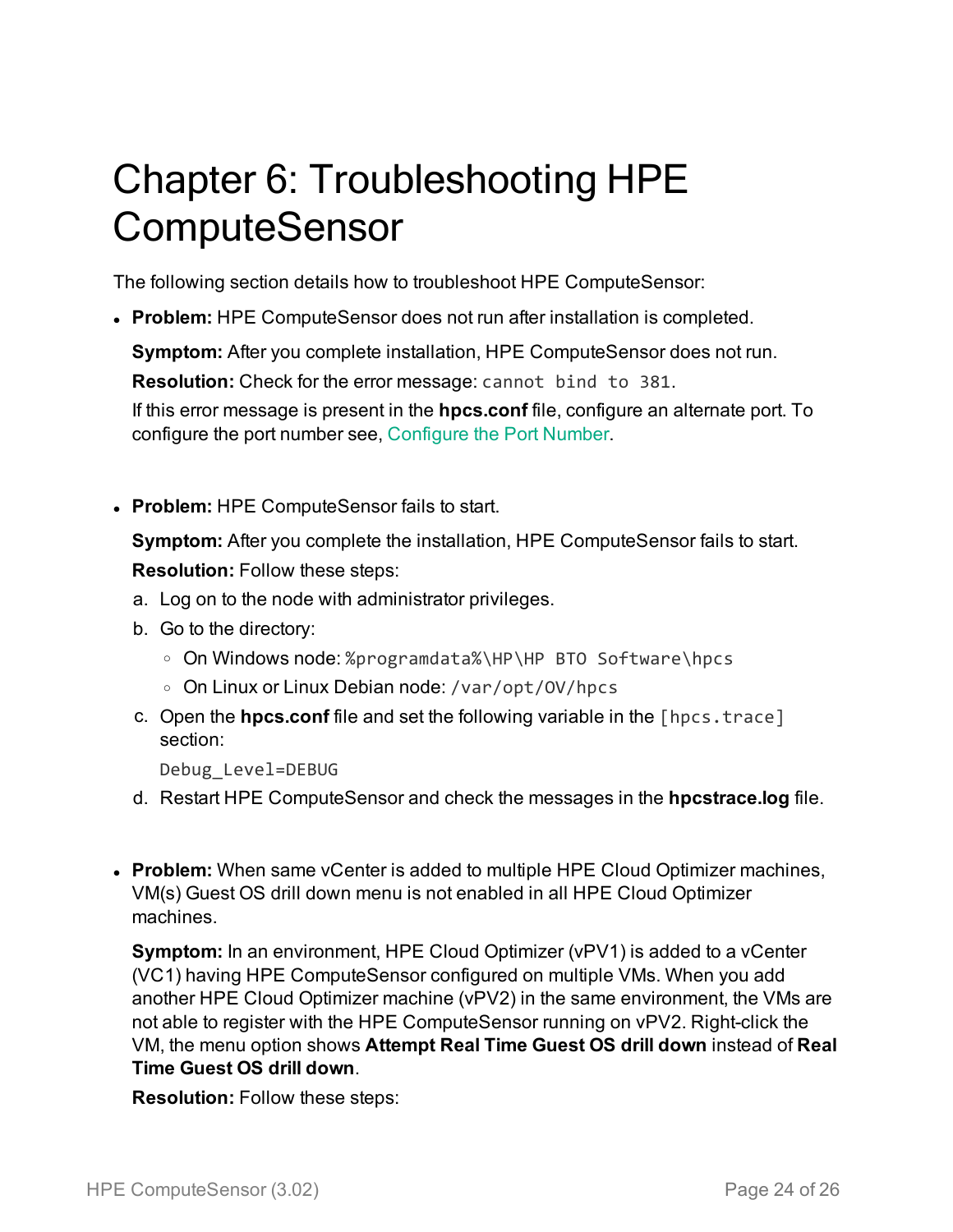- a. Log on to the newly added HPE Cloud Optimizer machine (vPV2) as root user.
- b. Go to the location: /opt/OV/hpcs/bootstrap
- c. Run the following command:

./hpcsinstall -updateConf -node <ip address of the node> -user username> -pw <password>

**Note:** Before you run updateConf on the HPE Cloud Optimizer machine, make sure you have entered the correct IP address of the HPE Cloud Optimizer machine in the **hpcs.ini** file present in the /opt/OV/hpcs/packages/ location.

**• Problem:** HPE ComputeSensor is not able to recognize the IP address of the system.

**Symptom:** HPE ComputeSensor is installed on a machine where IP address is not set. After installing HPE ComputeSensor, setting the IP address does not update the changes.

**Resolution:** To update the IP address, follow the steps:

- a. Log on to the node with administrator privileges.
- b. Run the following command:

hpcomputesensor -genUUID

- c. *(Optional)* Configure the hbphandler with a target. For more information, see ["Configure](#page-20-0) Heart Beat Polling" on page 21.
- d. Restart HPE ComputeSensor.